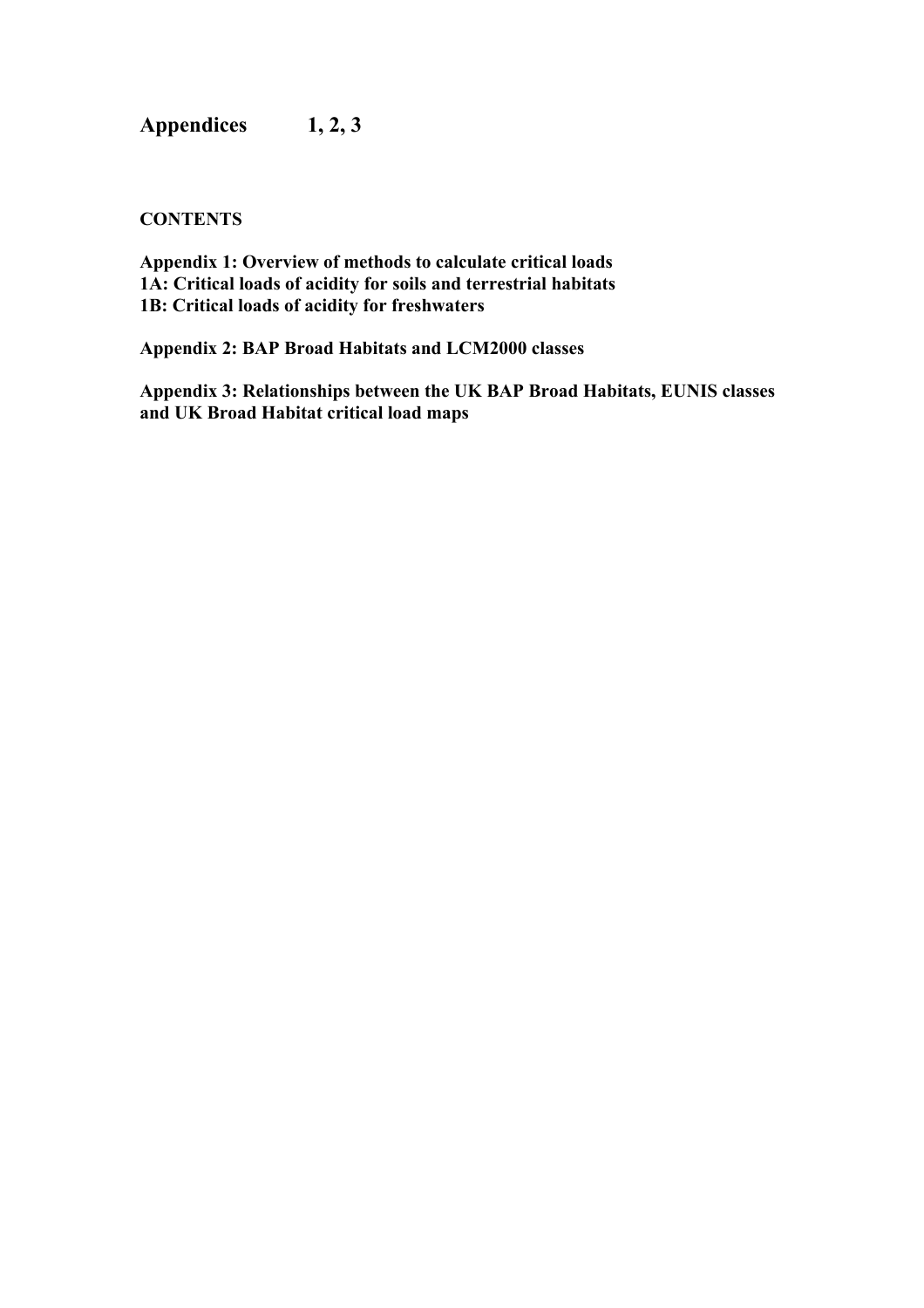# **Appendix 1 – Overview of methods to calculate critical loads**

### **Appendix 1A - Critical loads of acidity for soils and terrestrial habitats**

Two methods are used in the UK for calculating acidity critical loads for terrestrial habitats: the empirical approach is used for non-woodland habitats and the simple mass balance (SMB) equation for woodland ecosystems. Both methods provide critical loads for systems at steady-state. These methods are described briefly below.

# **1A.1 Methods**

#### *Empirical critical loads of acidity for soils*

Mineral weathering in soils provides the main long-term sink for deposited acidity. Using this principle, critical loads of acidity can be based on the amount of acid deposition which could be buffered by the annual production of base cations from mineral weathering (Nilsson & Grennfelt, 1988).

In the UK, empirical critical loads of acidity for soils have been assigned to each 1km grid square of the country based upon the mineralogy and chemistry of the dominant soil (series or map unit) present in the grid square (Hornung *et al.*, 1995). The data are mapped in five classes representing ranges of critical load values, with low critical loads for soils dominated by minerals such as quartz and high critical loads for soils containing free carbonates. Where a single critical load value is required, for example, when calculating the excess deposition above the critical load (ie, the exceedance), the mid-range values are applied, with the exception of those with the highest critical load, where the value at the top of the range is used (Hall *et al.*, 1998). However, this classification, based on weathering rates and mineralogy, is inappropriate for peat soils, which contain little mineral material. For these, the critical load was set based on a critical soil solution pH of 4.4 (Main Report, Section 4.2.2). Together, these empirical critical loads are assigned to the 1km grid squares of the country representing the sensitive non-woodland terrestrial BAP Broad Habitats. The distribution and mapping of these habitats are described in the Main Report (Main Report, Chapter 3).

The application of these methods in the UK represent a precautionary approach, setting the critical loads for mineral soils to prevent any further change in soil chemistry as a result of deposited acidity (Hornung *et al.*, 1997).

### *The simple mass balance (SMB) equation for calculating acidity critical loads for woodland ecosystems*

The SMB equation is the most commonly used model in Europe for the calculation of acidity critical loads for woodland ecosystems. This model is based on balancing the acidic inputs to and outputs from a system, to derive a critical load that ensures a critical chemical limit (related to effects on the ecosystem) is not exceeded (Sverdrup *et al.*, 1990, Sverdrup & De Vries, 1994). The equation has been derived from a charge balance of ions in leaching fluxes from the soil compartment, combined with mass balance equations for the inputs, sinks, sources and outputs of sulphur and nitrogen (Posch *et al.*, 1995).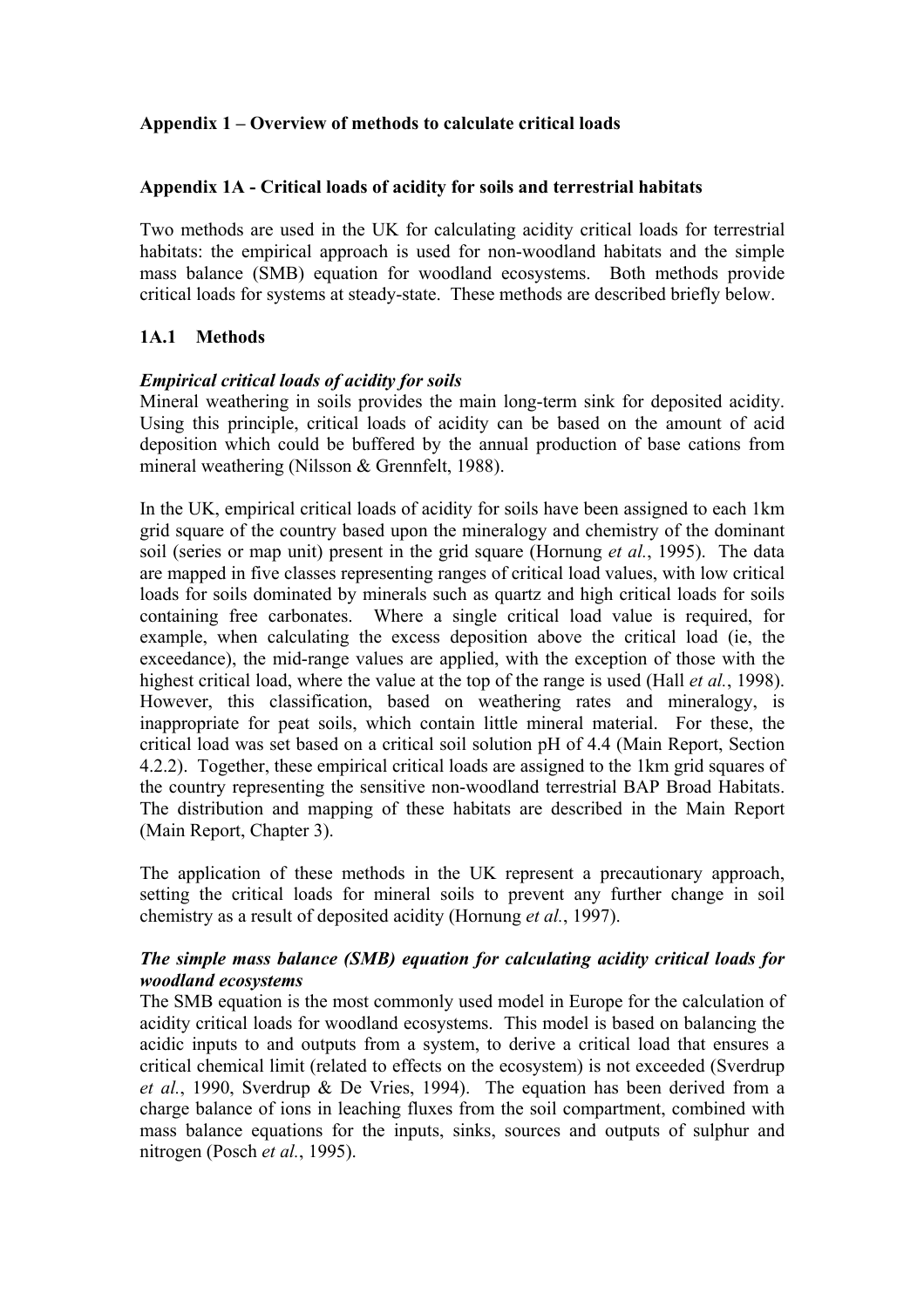In the UK we apply the SMB equation to coniferous and broadleaved woodland habitats, except for wooded areas on peat soils, where the SMB is inappropriate; in such areas the acidity critical loads for peat soils are applied. The application of the SMB equation to non-woodland systems needs further development and testing because of uncertainties in the applicability of the critical chemical criteria to other ecosystems.

The SMB equation is parameterised according to the appropriate critical chemical criteria and critical limits that will protect the receptor from the adverse effects of acidification. A critical molar ratio of calcium to aluminium of one in soil solution is a common criterion applied in the SMB to protect the fine roots of trees. This criterion is more appropriate for mineral soils than organic soils; for the latter a critical pH is considered to be more suitable (Hall *et al.*, 2001a). Therefore, in the UK we have parameterised the model to use a Ca:Al=1 criterion for woodland on mineral soils and a critical pH of 4.0 as the criterion for woodland on organic soils. The equations currently being used are given below. In the case of peat soils, the empirical critical loads are still applied.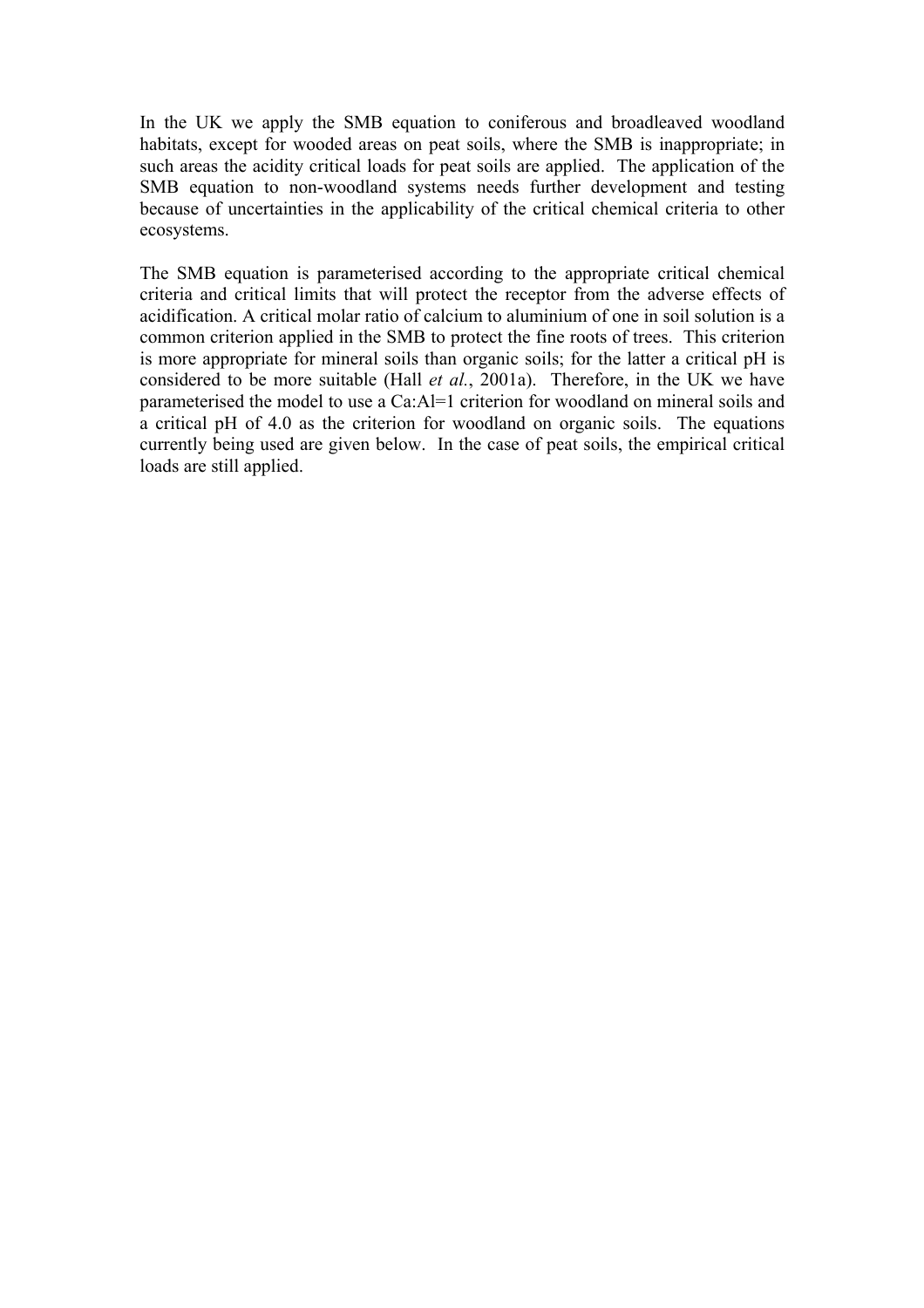# **1A.2 SMB equations**

*1. SMB equation using Ca:Al ratio as chemical criterion (mineral soils).*  NB. Base cation (BC) terms here relate to calcium only.

| $CL(A) = ANCw - ANCle(crit)$<br>Where: |                                                                                                                                                                                       |  |  |
|----------------------------------------|---------------------------------------------------------------------------------------------------------------------------------------------------------------------------------------|--|--|
| CL(A)                                  | = critical loads of acidity (calculated in eq ha <sup>-1</sup> year <sup>-1</sup> )<br>[using units given here divide CL(A) by 1000 to give keq ha <sup>-1</sup> year <sup>-1</sup> ] |  |  |
| $\text{ANC}_{\text{w}}$                | = Acid Neutralising Capacity produced by weathering (eq ha <sup>-1</sup> year <sup>-1</sup> )<br>(base cation weathering)                                                             |  |  |
| ANC <sub>le(crit)</sub>                | = critical leaching of ANC (eq ha <sup>-1</sup> year <sup>-1</sup> )<br>$= -A l_{le(crit)} - H_{le(crit)}$                                                                            |  |  |
| $\mathrm{Al}_{le(crit)}$               | = critical leaching of Aluminium (eq ha <sup>-1</sup> year <sup>-1</sup> )<br>$= ((1.5 * BC_{le}) / Ca:Al) * 1000$                                                                    |  |  |
| $BC_{le}$                              | = calcium leaching (keq ha <sup>-1</sup> year <sup>-1</sup> )<br>$= BC_a - BC_u$                                                                                                      |  |  |
| $BC_u$                                 | = net uptake of calcium (keq ha <sup>-1</sup> year <sup>-1</sup> )<br>$=$ minimum (u, BC <sub>a</sub> )                                                                               |  |  |
| u                                      | = calcium uptake (keq ha <sup>-1</sup> year <sup>-1</sup> ), see values in Table 2.                                                                                                   |  |  |
| $BC_a$                                 | = calcium availability (keq ha <sup>-1</sup> year <sup>-1</sup> )<br>$=$ maximum (Ca <sub>w</sub> + Ca <sub>dep</sub> – BC <sub>lemin</sub> , 0)                                      |  |  |
| Ca <sub>w</sub>                        | = calcium weathering (keq ha <sup>-1</sup> year <sup>-1</sup> )                                                                                                                       |  |  |
| $Ca_{dep}$                             | = total (marine plus non-marine) calcium deposition for woodland<br>1995-97 (keq ha <sup>-1</sup> year <sup>-1</sup> )                                                                |  |  |
| $BC$ <sub>lemin</sub>                  | = minimum calcium leaching (keq ha <sup>-1</sup> year <sup>-1</sup> )<br>$Q * / BC_1 / * 0.01$                                                                                        |  |  |
| Q                                      | $=$ runoff (metres year <sup>-1</sup> )                                                                                                                                               |  |  |
| /BC <sub>1</sub>                       | = limiting concentration for uptake of calcium (2 $\mu$ eq l <sup>-1</sup> )                                                                                                          |  |  |
| H <sub>le(crit)</sub>                  | = critical leaching of hydrogen ions (eq ha <sup>-1</sup> year <sup>-1</sup> )<br>$= (1.5 * (BCle * 1000) / (Kgibb * Ca(A)) )^{1/3} * (Q * 10000)^{2/3}$                              |  |  |
| $K_{\rm gibb}$                         | = gibbsite equilibrium constant (mineral soils: $950 \,[\text{m}^6/\text{eq}^2]$ )                                                                                                    |  |  |
| Ca:Al                                  | $=$ Calcium: Aluminium ratio $=$ 1                                                                                                                                                    |  |  |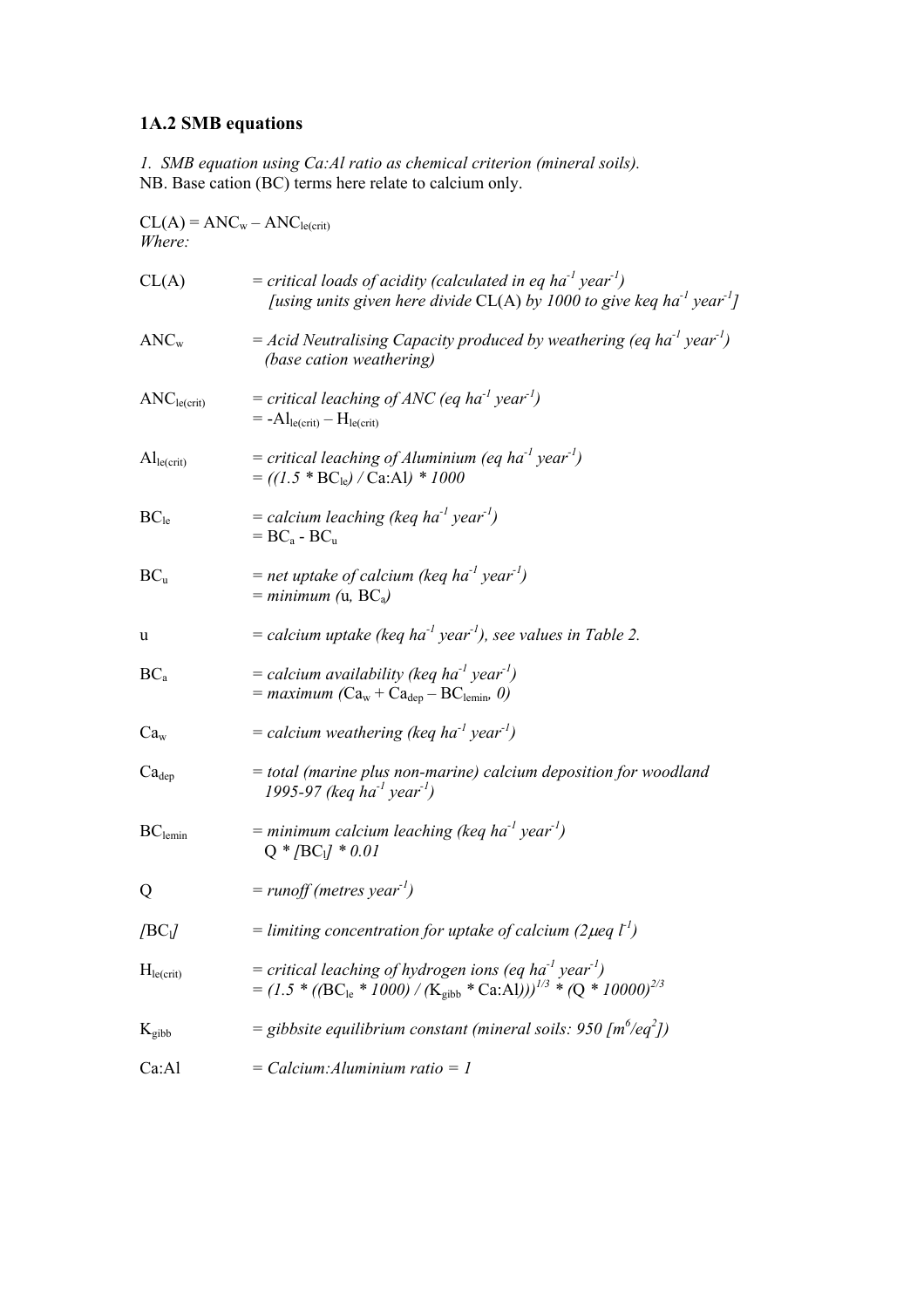### *2. SMB equation using critical pH as chemical criterion (organic soils).*

| $CL(A) = ANCw - ANCle(crit)$<br><i>Where:</i> |                                                                                                                                                                                         |  |  |
|-----------------------------------------------|-----------------------------------------------------------------------------------------------------------------------------------------------------------------------------------------|--|--|
| CL(A)                                         | = critical loads of acidity (calculated in eq ha <sup>-1</sup> year <sup>-1</sup> )<br>[using units given here divide $CL(A)$ by 1000 to give keq ha <sup>-1</sup> year <sup>-1</sup> ] |  |  |
| ANC <sub>w</sub>                              | $=$ Acid Neutralising Capacity produced by weathering (eq ha <sup>-1</sup> year <sup>-1</sup> )<br>(base cation weathering)                                                             |  |  |
| ANC <sub>le(crit)</sub>                       | = critical leaching of ANC (eq ha <sup>-1</sup> year <sup>-1</sup> )<br>$= Q * (H + [Al])$                                                                                              |  |  |
| Q                                             | $= runoff(m3 ha-1 = mm runoff * 10)$                                                                                                                                                    |  |  |
| [H]                                           | $=$ hydrogen ion concentration (eq m <sup>-3</sup> )<br>$=10^{(-pH)} * 1000$                                                                                                            |  |  |
| pH                                            | $= critical pH (4.0)$                                                                                                                                                                   |  |  |
| [Al]                                          | = aluminium concentration (eq m <sup>-3</sup> )<br>$= K_{eibb} * H^3$                                                                                                                   |  |  |
| $K_{\text{gibb}}$                             | = gibbsite equilibrium constant (organic soils: 9.5 $\lceil m^6 / \text{eq}^2 \rceil$ )                                                                                                 |  |  |

# **1A.3 Critical Loads Function**

In its simplest form, an acidity critical load can be defined graphically by a 45 degree diagonal line on a sulphur-nitrogen deposition plot (Appendix 4, Figure 5.1(a)). The line intercepts the x-axis (representing nitrogen deposition) and y-axis (representing sulphur deposition) at chemically equivalent points, each representing the nitrogen or sulphur deposition equal to the critical load for acidity. Each point along the diagonal line represents the critical load in terms of some combination of sulphur and nitrogen deposition.

To allow for the long-term nitrogen removal processes by the soil and through harvesting of vegetation, the simple diagonal line is shifted along the nitrogen axis to increase the nitrogen values across the entire acidity CLF (Appendix 4, Figure 5.1(b)). More nitrogen can then be deposited before the acidity critical load is exceeded. There are no similar removal processes that need to be considered for sulphur.

The intercepts of the CLF on the sulphur and nitrogen axes define the "maximum" critical loads of sulphur and nitrogen (Appendix 4, Figure 5.1(c)). The maximum critical load of sulphur (*CLmax(S)*) is the critical load for acidity expressed in terms of sulphur only, ie when nitrogen deposition is zero. Similarly, the maximum critical load of nitrogen (*CLmax(N)*) is the critical load of acidity expressed in terms of nitrogen only (when sulphur deposition is zero). The long-term nitrogen removal processes in the soil (for example, nitrogen uptake and immobilisation) define a "minimum" critical load for nitrogen  $(CLmin(N),$  Appendix 4, Figure 5.1(c)).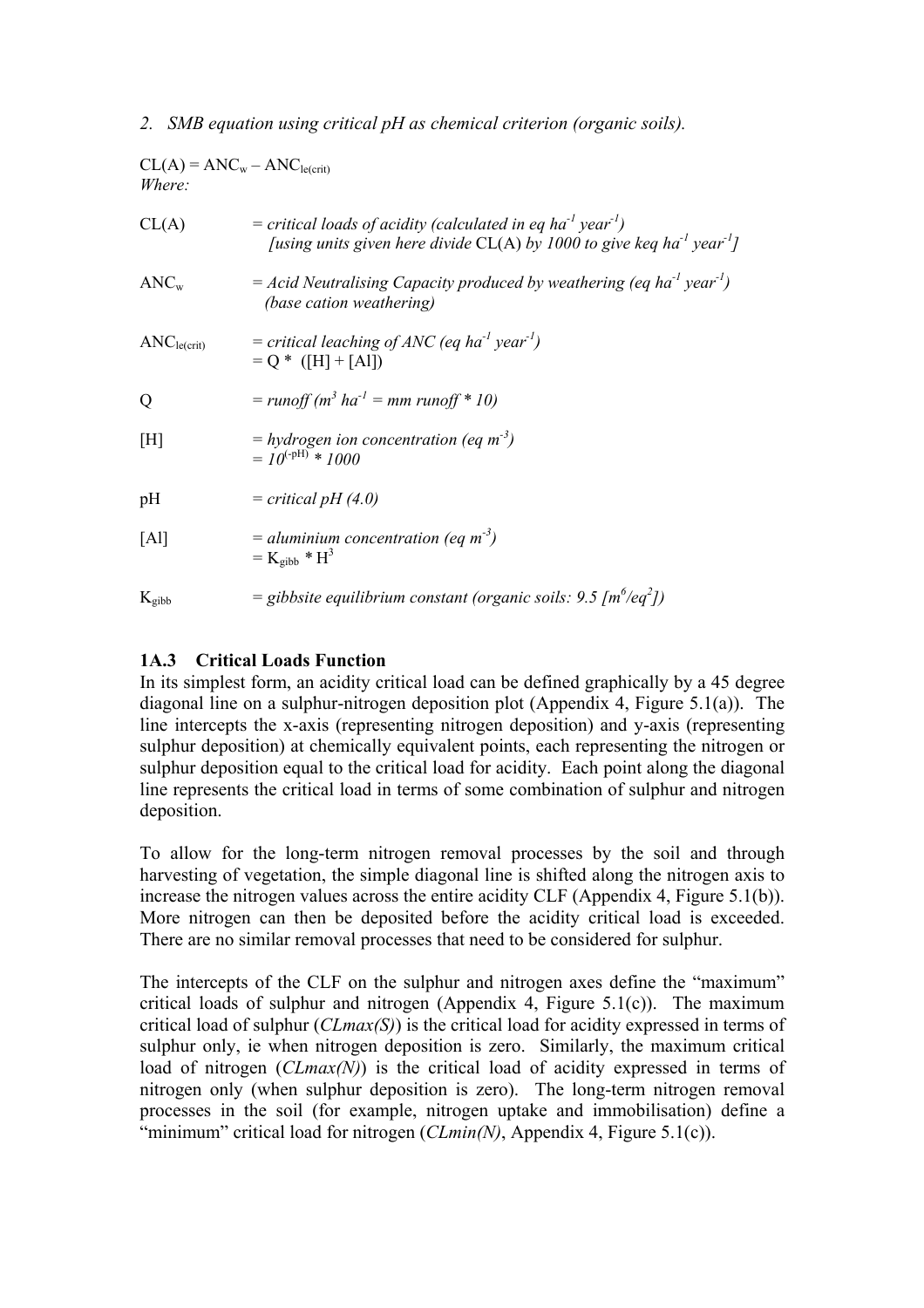The critical load values *CLmax(S), CLmax(N)* and *CLmin(N)* are calculated for each grid square, and together with the data used to calculate them, they form the data that the UK NFC is required to submit to the CCE.

### **References**

Hall, J., Bull, K., Bradley, I., Curtis, C., Freer-Smith, P., Hornung, M., Howard, D., Langan, S., Loveland, P., Reynolds, B., Ullyett, J. & Warr, T. 1998. Status of UK Critical Loads and Exceedances (January 1998). Part 1: Critical Loads and Critical Loads Maps. Report to the Department of Environment, Transport and the Regions. DETR/NERC Contract EPG1/3/116. (http://critloads.ceh.ac.uk)

Hall, J., Reynolds, B., Aherne, J. & Hornung, M. 2001a. The importance of selecting appropriate criteria for calculating acidity critical loads for terrestrial ecosystems using the simple mass balance equation. *Water, Air and Soil Pollution: Focus* **1**, 29- 41.

Hall, J., Ullyett, J., Hornung, M., Kennedy, F., Reynolds, B., Curtis, C., Langan, S. & Fowler, D. 2001b. Status of UK Critical Loads and Exceedances. Part 1: Critical Loads and Critical Loads Maps. Update to January 1998 report: February 2001. Report to Department for Environment, Food and Rural Affairs. DETR/NERC Contract EPG1/3/185. (http://critloads.ceh.ac.uk)

Hornung, M., Bull, K.R., Cresser, M., Hall, J., Langan, S., Loveland, P. & Smith, C. 1995. An empirical map of critical loads of acidity for soils in Great Britain. *Environmental Pollution* **90**, 301-310.

Hornung, M., Dyke, H., Hall, J.R. & Metcalfe, S.E. 1997. The critical load approach to air pollution control. In: R.E.Hester & R.M.Harrison (eds.) Air Quality Management, Issues in Environmental Science and Technology, Number 8, The Royal Society of Chemistry, Cambridge, UK.

Nilsson, J. & Grennfelt, P. (ed.). 1988. Critical loads for sulphur and nitrogen. Report 1988:15. Nordic Council of Ministers, Copenhagen, Denmark.

Posch, M., de Smet, P.A.M., Hettelingh, J.-P. & Downing, R. (eds.) 1995. Calculation and mapping of critical thresholds in Europe: Status Report 1995. Coordination Centre for Effects, National Institute of Public Health and the Environment (RIVM), Bilthoven, The Netherlands. (http://www.rivm.nl/cce/)

Posch, M., de Vries, W. & Hettelingh, J.-P. 1995. Critical loads of sulphur and nitrogen. In: M.Posch, P.A.M.de Smet, J.-P.Hettelingh & R.J.Downing (eds.), Calculation and mapping of critical thresholds in Europe: Status Report 1995. Coordination Centre for Effects, National Institute of Public Health and the Environment (RIVM), Bilthoven, The Netherlands. pp31-41. (http://www.rivm.nl/cce/)

Sverdrup, H. & de Vries, W. 1994. Calculating critical loads for acidity with the simple mass balance method. *Water, Air and Soil Pollution* **72**, 143-162.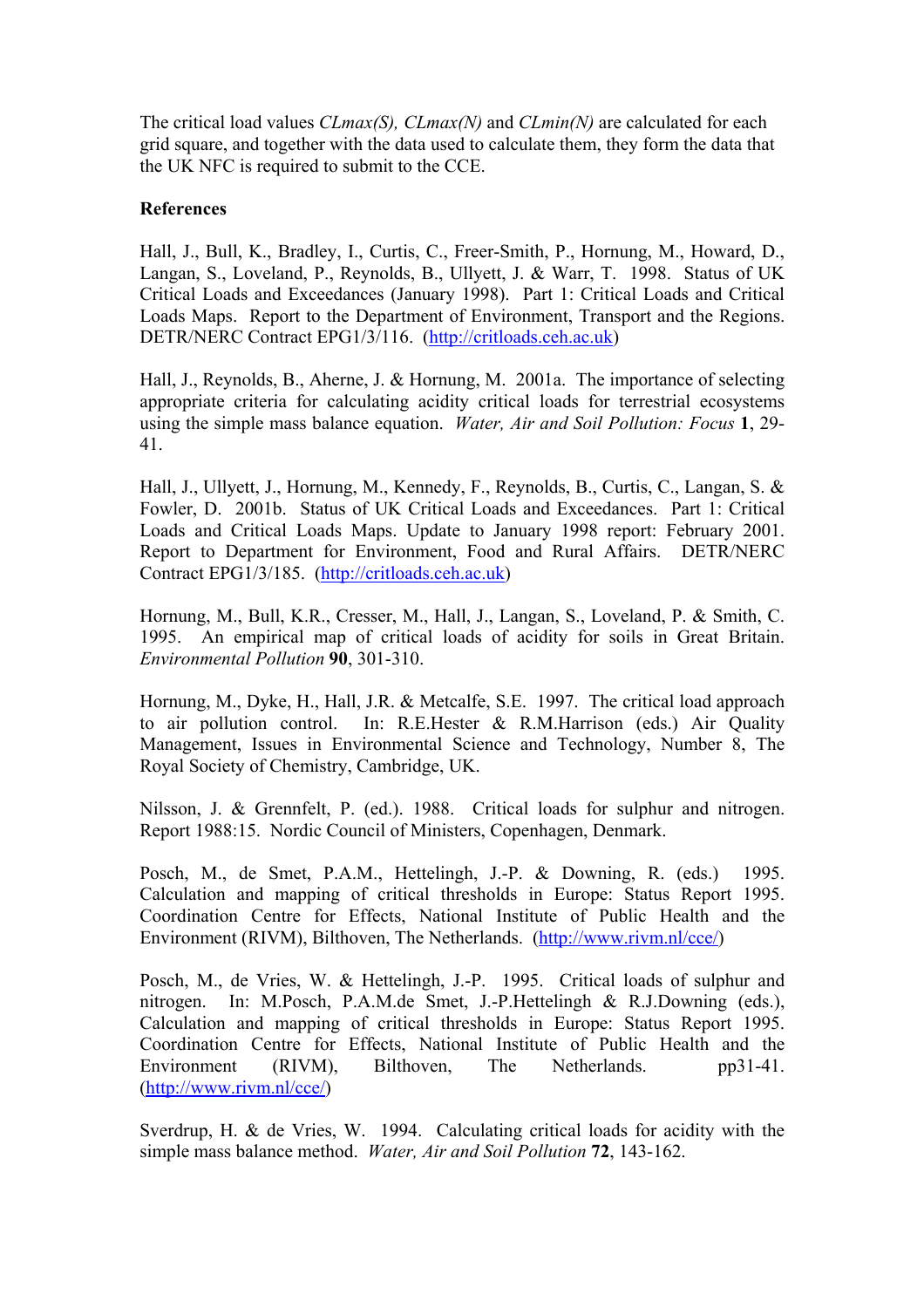Sverdrup, H., de Vries, W. & Henriksen, A. 1990. Mapping Critical Loads: A guidance to the criteria, calculations, data collection and mapping of critical loads. Miljorapport (Enviromental Report) 1990:14. Nordic Council of Ministers, Copenhagen. NORD: 1990:98. 124pp.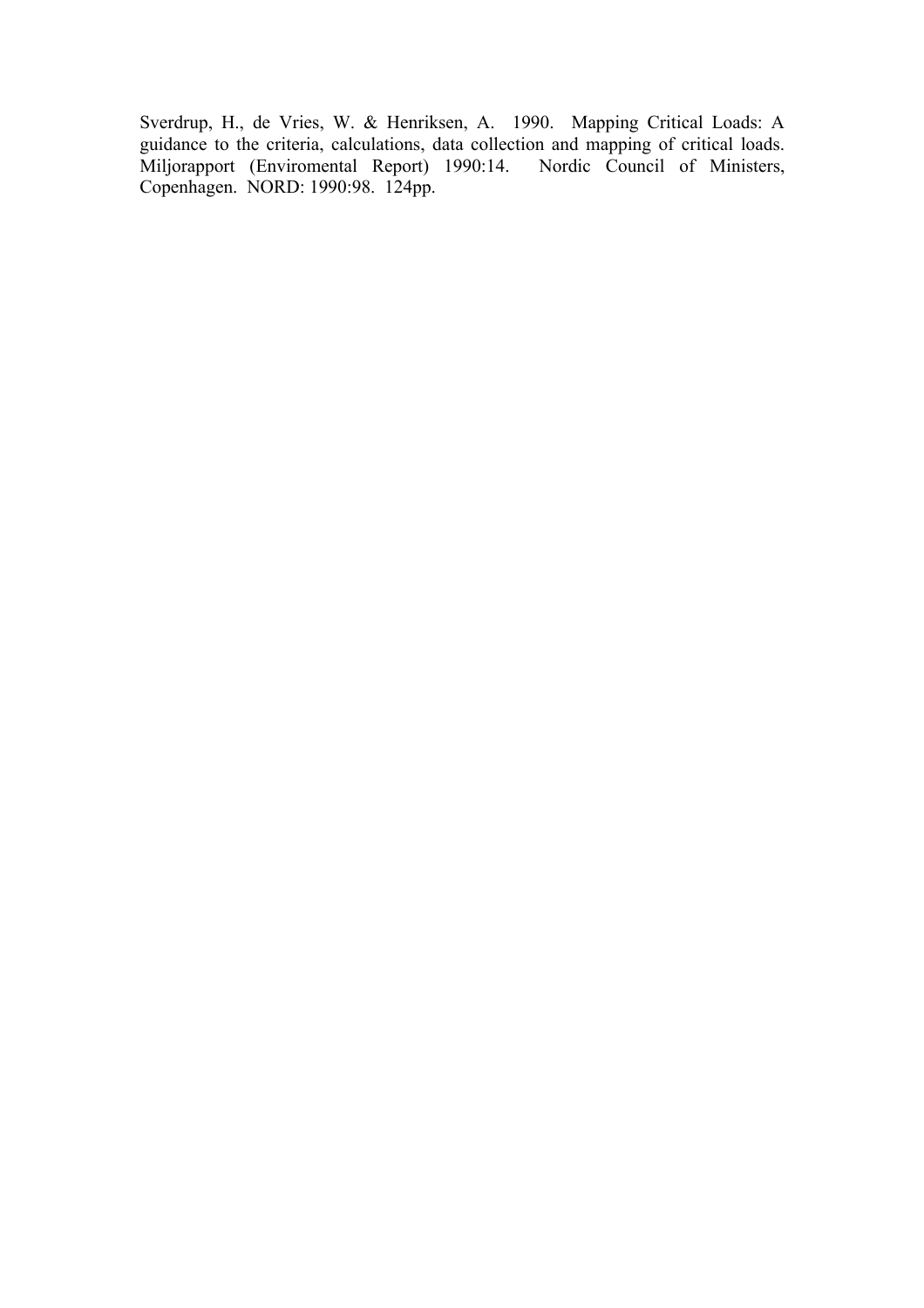# **Appendix 1B - Critical loads of acidity for freshwaters**

### **1B.1 Introduction**

The First Order Acidity Balance (FAB) model continues to be used to calculate critical loads for freshwaters in the UK. It is applied to the set of lakes and streams described in the Main Report (Section 3.7.4). The FAB model is a charge balance model incorporating major processes affecting the acid anion budget for the lake/stream and catchment. It supersedes the Steady State Water Chemistry (SSWC) model, used until 1994 when sulphur was the main focus of attention for acidification of freshwaters. The main advantage of the FAB model is that it can be used to derive a steady state mass balance for nitrogen, taking account of the several key nitrogen processes in catchments, such as denitrification, nitrogen immobilisation, removal in vegetation and nitrogen retention in lakes.

While the SSWC model is no longer used directly for the calculation of critical loads for freshwaters, the FAB model that supersedes it employs identical methods for the calculation of pre-industrial base cation leaching, which is still fundamental to the application of FAB. Hence a description of the SSWC model and the key principles is included here.

The critical chemical criterion used to indicate the threshold for damage, and thus determine the critical load for freshwaters, is Acid Neutralising Capacity (ANC) (see 1B.2 and Main Report, Section 6.1). The most wide-ranging studies linking ANC to biological damage have been carried out in Norway, where hundreds of lakes have been surveyed for fish population data and water chemistry. These surveys provided the data for a widely used dose-response function linking ANC to probability of damage to brown trout populations (Lien *et al.*, 1992; 1996), where damage is defined as a reduction in fish populations. Since brown trout is a widespread and economically important species in UK fresh waters, it provides an ideal indicator species for national critical loads applications.

In Norway, the critical ANC selected for critical loads work is  $20 \text{ } \mu\text{e}^{-1}$ , which represents only a 10% probability of damage to brown trout populations. In the UK, uncertainties regarding the occurrence of waters with natural, pre-industrial ANC values of less than 20  $\mu$ eql<sup>-1</sup> have meant that a lower critical ANC of zero has been used, providing less stringent critical loads but a lower probability of protection to brown trout. According to the Norwegian work, zero ANC represents a 50% probability of reduced brown trout populations, including a 10% probability of extinction. Ideally, fish and water chemistry survey data from the UK would be used to derive a dose-response function that is appropriate for UK waters, but these data are currently lacking at the national scale. Therefore debate is still ongoing over the applicability of the Norwegian dose-response function for UK waters, but it continues to be used in the absence of an alternative (see Section 6.3).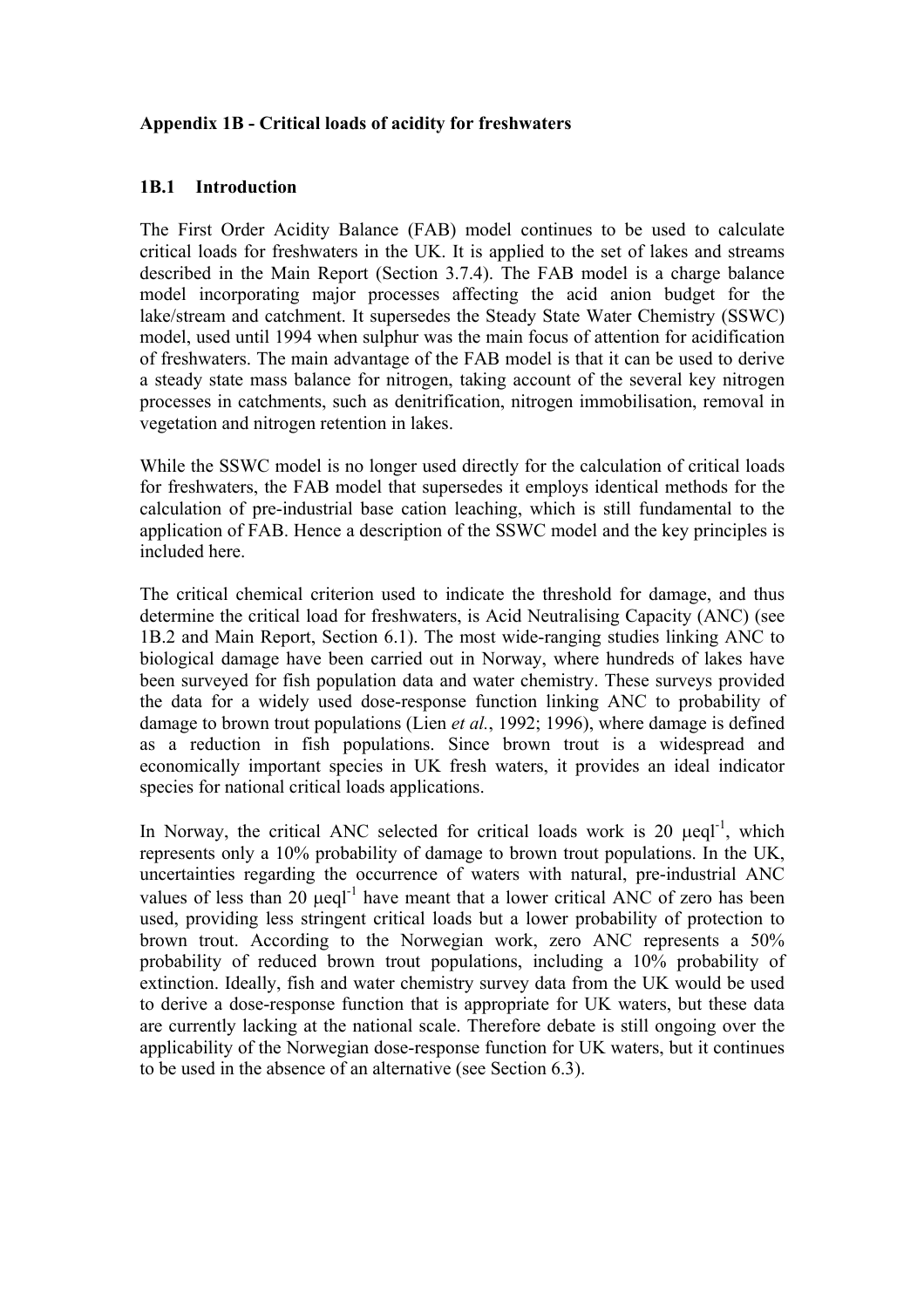#### **1B.2** *Acid neutralising capacity (ANC): the critical chemical parameter*

ANC is operationally defined as the sum of base cations minus the sum of acid anions (Henriksen *et al.*, 1992):

$$
ANC = \sum BC - \sum AA
$$
  
= [Ca<sup>2+</sup>] + [Mg<sup>2+</sup>] + [K<sup>+</sup>] + [Na<sup>+</sup>] - [SO<sub>4</sub><sup>2-</sup>] - [NO<sub>3</sub><sup>-</sup>] - [Cl<sup>-</sup>] (**Equation 1**)

which is, when expressed in equivalents ( $\mu$ eql<sup>-1</sup>), numerically equivalent to

$$
ANC = [HCO3] + [OA-] - [H+] - [Aln+] \qquad (Equation 2)
$$

where  $[HCO<sub>3</sub>$ <sup>-</sup> bicarbonate ion  $[OA]$  = organic anions  $[H^+]$  = hydrogen ion  $[A]^{n+}$  =  $\Sigma$  positively charged Al species

This definition excludes ions which are generally present in relatively small concentrations (e.g.  $NH_4^+$ ,  $Fe^{n+}$ , F), but in waters where these other ions are thought to be important, they should be included in the calculation of ANC to avoid a charge balance error (i.e. where the sum of all positively charged species does not equal the sum of all negatively charged species).

Since critical loads relate to acid deposition inputs only, the next stage is to quantify and remove the proportion of ions deriving from neutral sea-spray inputs so that the definition of ANC becomes:

 $\text{ANC} = [\text{BC}_{t}^{*}] - [\text{AA}_{t}^{*}]$ ] (**Equation 3)**

where  $[BC_t^*]$  is the current, measured sum of non-marine base cations ( $=Ca^* + Mg^*$ )  $+ K^* + Na^*$  and  $[AA_t^*]$  is the sum of non-marine acid anions ( =  $SO_4^* + NO_3$ ); denotes the non-marine component. It is assumed that all chloride is derived from marine sources, so that the marine contribution of each ion may be subtracted as a proportion of measured chloride concentration from the known ratios of these ions in seawater, using "seasalt correction factors" for each ion.

In the UNECE Mapping Manual (UBA, 1996), seasalt correction factors are given as:

 $[Ca*] = [Ca] - 0.037 \times [Cl]$  $[Mg^*] = [Mg] - 0.198 \times [Cl]$  $[Na^*] = [Na] - 0.858 \times [Cl]$  $[K^*] = [K] - 0.018 \times [Cl]$  $[SO_4^*] = [SO_4] - 0.103 \times [Cl]$ 

(all concentrations in  $\mu$ eql<sup>-1</sup>)

The concentration of  $NO<sub>3</sub>$  in sea spray is assumed to be negligible.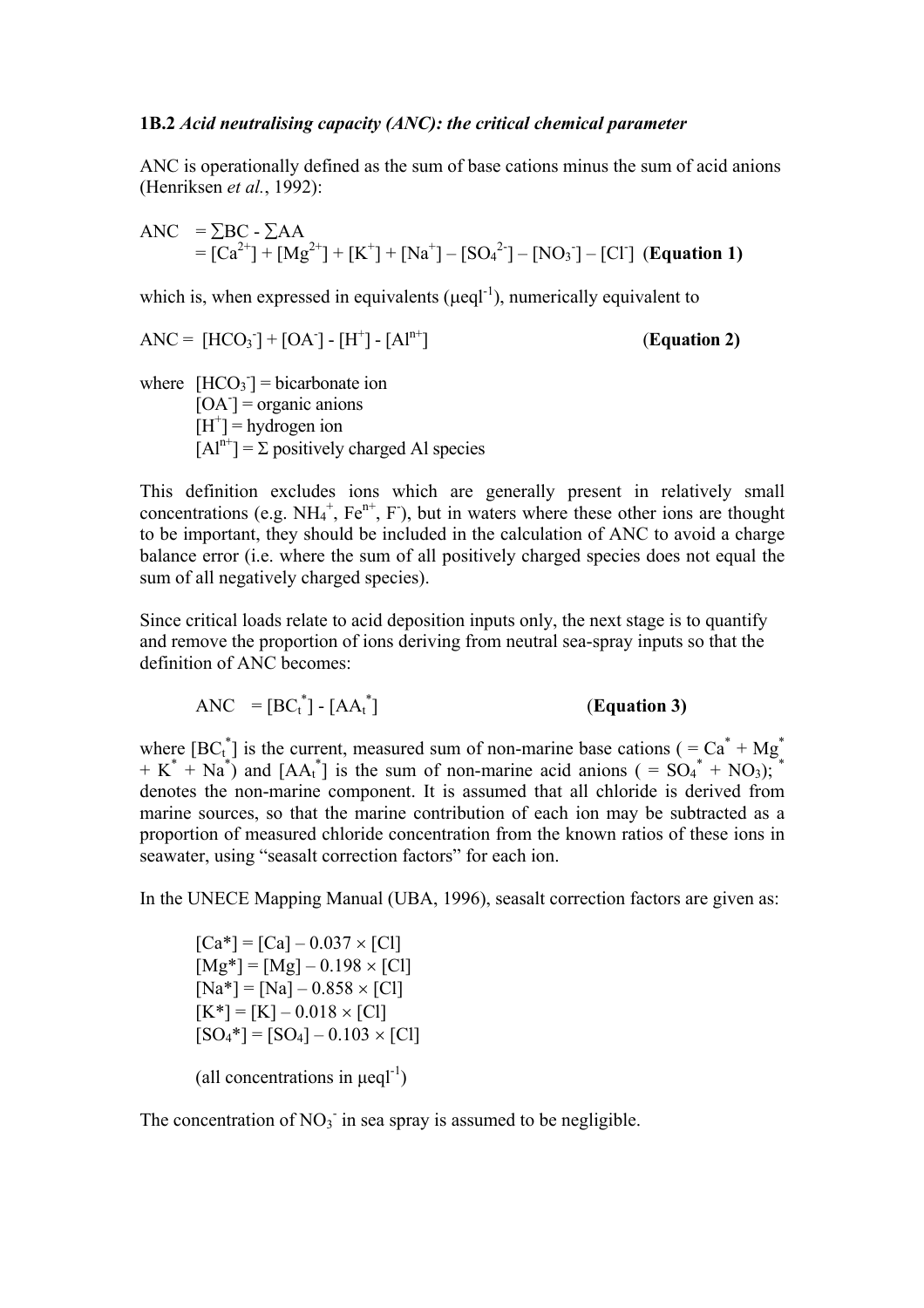#### **1B.3 The SSWC model formulation**

The equation defining ANC forms the basis of the freshwater critical load modelling approach. The key to the SSWC model is the calculation of the sustainable supply of ANC, or the inherent buffering capacity of the system.

Empirical relationships are invoked to determine the pre-industrial concentration of base cations ( $[BC_0^{\dagger}]$ ) from weathering, and this effectively sets the long-term critical load because it represents the only source of base cations over the long term. The base cations released by weathering processes are numerically equivalent to the bicarbonate produced, and therefore indicate the sustainable rate of production of ANC that defines the critical load.

Given a pre-selected critical ANC value, the freshwater critical load is simply the input flux of acid anions from atmospheric deposition that gives the critical ANC when subtracted from the pre-industrial flux of base cations (Henriksen *et al.*, 1992):

$$
Critical load = ([BC0*] - [ANCcrit]).Q
$$
 (Equation 4)

Concentrations are multiplied by runoff (Q) from the site to convert them into fluxes. The critical load is therefore a critical flux of acid anions.

The steady-state water chemistry (SSWC) model employs certain assumptions and empirical relationships in order to determine the "permanent" buffering provided by the pre-industrial base cation concentration  $({[BC]_0}^*$ ) which is the sum of weathering supply ([BC<sub>w</sub>]) plus base cation deposition ( $\overline{[BC}^*_{\text{dep}}]$ ) if it is assumed that base cation deposition has not significantly changed since pre-industrial times.

The first step is to quantify the proportion of measured base cation leaching which is derived from transient ion-exchange processes  $(BC_{ex})$  and is proportional to the load of acid anions. This proportion of base cations per unit input of acid anions (as a surrogate for  $H^+$ ) derived from ion exchange in the soil complex is represented in the SSWC model by the term "F", calculated according to the methodology of Brakke *et al.* (1990):

$$
F = \sin\left(\frac{\Pi}{2} \frac{\left[BC\right]_t^*}{S}\right)
$$

where  $[BC]_t^*$  is measured non-marine base cation concentration and *S* is a constant which varies regionally according to geology, but from empirical studies is taken as  $400 \text{ }\mu\text{e}$ d<sup>-1</sup> (Harriman and Christie, 1995). This constant determines the current nonmarine base cation concentration which represents a catchment likely to be unaffected by acid deposition; when  $[BC]_t^* = S$ ,  $F=1$  and base cation leaching is increased by exactly the value of the acid anion load, resulting in no change in ANC in runoff. For values of  $[BC]_t^*$  greater than S (400  $\mu$ eql<sup>-1</sup>) F is set to 1, since it would otherwise decrease again with  $[BC]_t^*$  according to the sine function. F can be interpreted as an index of the "exchangeability" of base cations in the soil exchange complex of a catchment.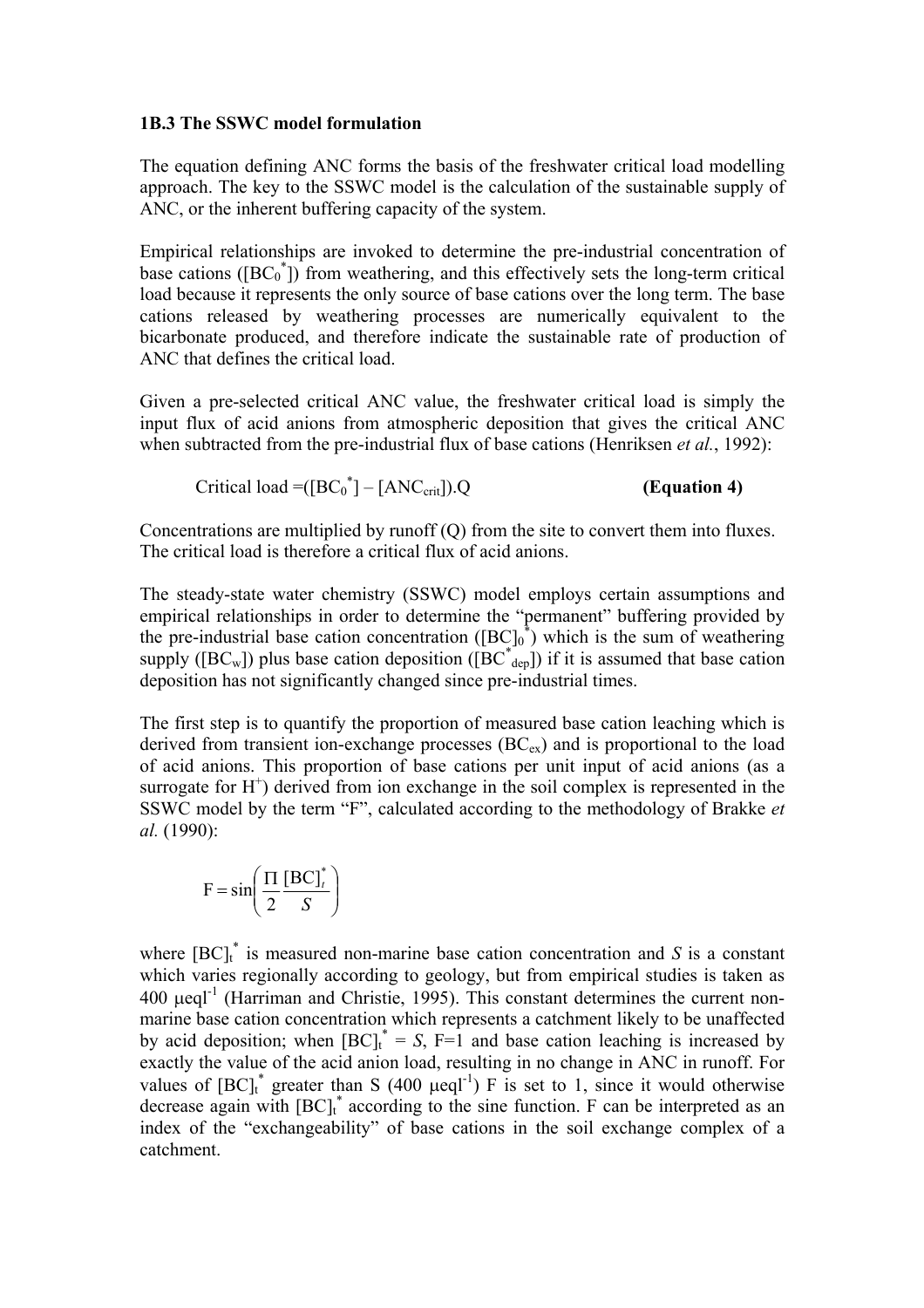F is used to calculate the pre-industrial base cation concentration according to the following equation (Henriksen *et al.*, 1992):

$$
[BC]_0^* = [BC]_t^* - F([AA]_t^* - [AA]_0^*)
$$
 (Equation 5)

where  $[AA]_0^*$  is the pre-acidification concentration of non-marine acid anions from weathering and natural atmospheric sources and the measured leaching rate of nonmarine base cations  $(\overline{BC}]_t^*$  represents the sum of weathering, non-marine deposition and ion-exchange sources (BC<sub>leach</sub>). Data from near-pristine lakes in northern Scotland indicate that "background" concentrations of  $\text{NO}_3$  are close to zero, while "background" concentrations of  $SO_4^2$  are determined from empirical relationships between base cations and sulphate in near-pristine lakes (see Henriksen *et al.*, 1990, 1992).

Since  $[BC]_0^*$  is now known, the SSWC critical load can be defined by Equation 4. If the critical load of acid deposition is exceeded, BCleach will decline from its current value  $[BC]_t^*$  as the base cation pool in the soil exchange complex is depleted, until it reaches the concentration  $[BC]_0^*$  when the ANC of the water body will cross the threshold concentration [ANC<sub>crit</sub>]. The magnitude of critical load exceedance, expressed as a flux of acid anions, provides the theoretical ANC of the water body when BC<sub>leach</sub> has declined to  $[BC]_0^*$ .

The critical load term derived using the SSWC model forms a key input to the FAB model. The major difference between the two models lies in their treatment of N retention and leaching processes.

# **1B.4 Treatment of nitrogen processes in critical loads models**

With critical loads models for sulphur (SSWC) it was assumed that the  $SO_4^2$  anion is mobile in catchments, and therefore S deposition would quickly reach steady-state with leaching into surface waters (Seip, 1980). For N, as a major nutrient, the situation is much more complex, since deposition inputs enter the terrestrial N cycle. Terrestrial processes can remove or immobilise N deposition over very long timescales or even permanently. For example, denitrification returns N to the atmosphere as  $N_2O$ , NO or  $N_2$  and permanently neutralises the associated acid inputs. Microbial cycling of N can lead to immobilisation in refractory organic matter, again retaining the associated protons.

Catchment input-output budgets generally indicate that only a small proportion of N deposition is leached into surface waters with its associated protons (e.g. Curtis *et al.*, 1998). If the retention of a known proportion of N deposition represented a steadystate situation then there would be no problem modelling the effects of N deposition and setting a critical load for N. For example, if the current retention rate for N is 90%, it might be assumed that as the N deposition load changes, 10% of the new load will still be leached into surface waters, and this would be very easy to model. The SSWC model was adapted to take account of NO<sub>3</sub> leaching by using measured NO<sub>3</sub>, converted into a flux using runoff, as a measure of the contribution of N deposition to critical load exceedance (Kämäri *et al.*, 1992). This method makes no reference to actual N deposition, and hence cannot take account of possible changes in  $NO<sub>3</sub>$ leaching under a different N deposition scenario.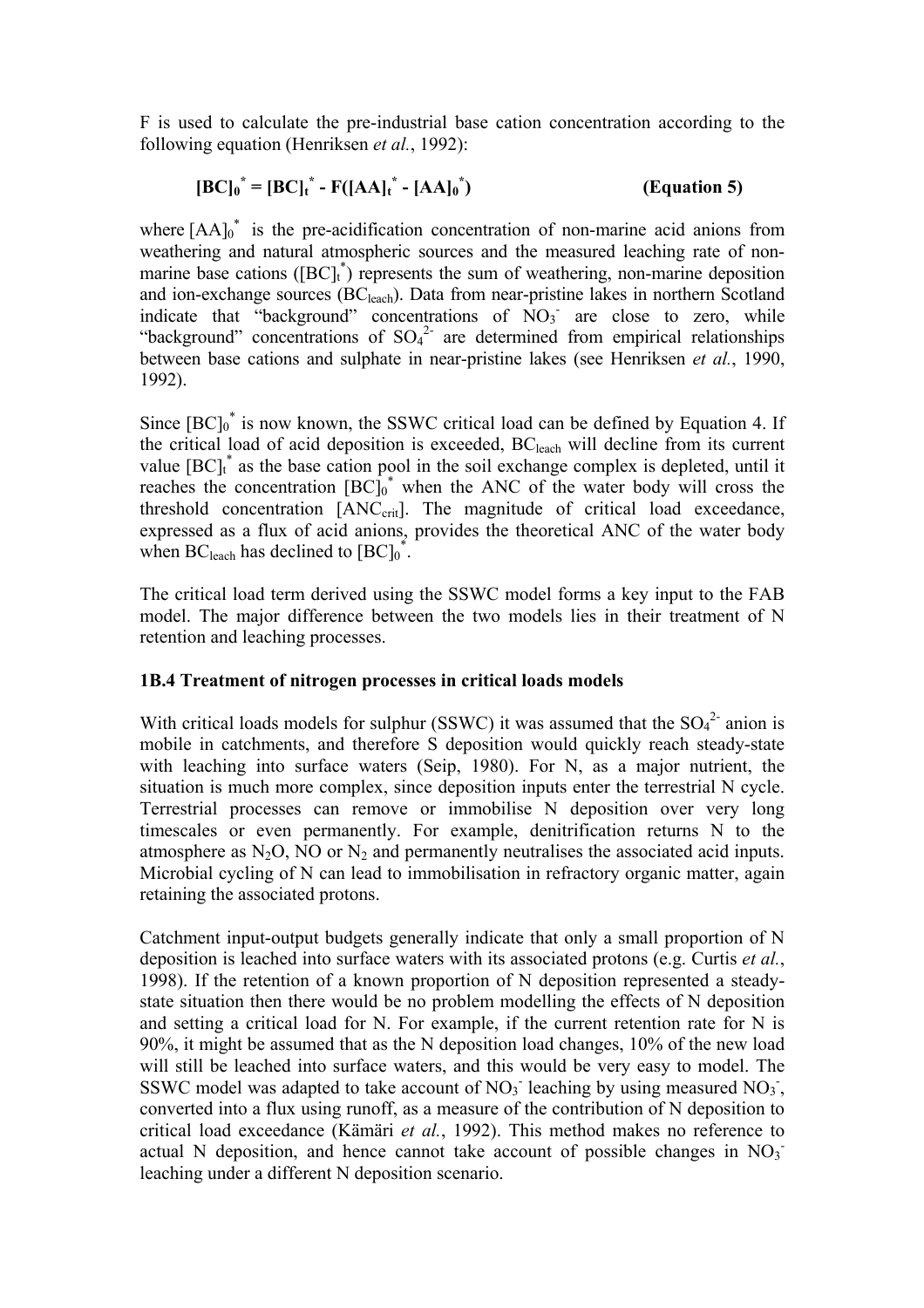Studies of terrestrial N dynamics indicate that a process of N saturation can occur, whereby N accumulates in the soil-vegetation system until it is present in excess of biological demand and leaching increases, until potentially almost all N deposition is leached. It cannot therefore be assumed that N leaching under a fixed deposition load will remain constant. Furthermore, it cannot be assumed that if the N deposition load changes, the proportion of N leaching will remain constant. This process of N saturation takes place over a timescale that is largely independent of the processes which affect S leaching and its associated cation exchange processes. N therefore adds a further dimension to the problem of defining a steady-state situation.

A steady-state critical loads model for total acidity that can be used for scenario testing therefore requires the quantification of N retention processes over the very long term. If the *sustainable* (as opposed to short-term) rates of N retention or removal can be quantified, then the critical load can be determined. In the formulation of process-oriented models such as FAB, best available knowledge (in terms of published data) has been used to derive a steady-state mass balance for N. Several key retention processes have been identified: denitrification, N immobilisation, N removal in vegetation (grazing, forestry, burning) and in-lake retention. The long-term, steadystate rates at which all these key processes operate for a given deposition load of N (and the equivalent terms for S) must be quantified if a critical load of total acidity is to be defined.

#### **1B.5 General description of the FAB Model**

With the FAB model, a charge balance incorporating the major processes affecting the acid anion budget for the lake and catchment is invoked (Posch *et al.*, 1997):

|                    |                                   | $N_{dep} + S_{dep} = \{fN_{upt} + (1-r)(N_{imm} + N_{den}) + r(N_{ret} + S_{ret})\}$ + AN <sub>leach</sub><br>"internal" catchment processes<br><i>atmospheric inputs</i><br>leaching export |
|--------------------|-----------------------------------|----------------------------------------------------------------------------------------------------------------------------------------------------------------------------------------------|
| $\rm N_{dep}$      |                                   | total N deposition                                                                                                                                                                           |
| $S_{dep}$ =        |                                   | total S deposition                                                                                                                                                                           |
| $N_{\rm{upt}}$     | $\hspace{1.6cm} = \hspace{1.6cm}$ | net growth uptake of N by forest vegetation (removed by harvesting)                                                                                                                          |
| $\rm N_{imm}$      |                                   | long term immobilisation of N in catchment soils                                                                                                                                             |
| $\rm N_{den}$      | $=$                               | N lost through denitrification in catchment soils                                                                                                                                            |
| $N_{\text{ret}}$ = |                                   | in-lake retention of N                                                                                                                                                                       |
| $S_{\rm ret}$      | $\alpha =$                        | in-lake retention of S                                                                                                                                                                       |
| $ANleach =$        |                                   | acid anion leaching from catchment                                                                                                                                                           |
| f                  |                                   | fraction of forested area in the catchment                                                                                                                                                   |
| r                  |                                   | lake:catchment area ratio                                                                                                                                                                    |
|                    |                                   |                                                                                                                                                                                              |

All units are expressed in equivalents (moles of charge) per unit area and time. Braces enclose "internal" catchment processes, i.e. those terrestrial and in-lake processes which operate on acid anion inputs to control the net export in catchment runoff.

The charge balance equates the deposition inputs of acid anions with the sum of processes that control their long term storage, removal and leaching exports. Several major assumptions are made in this formulation: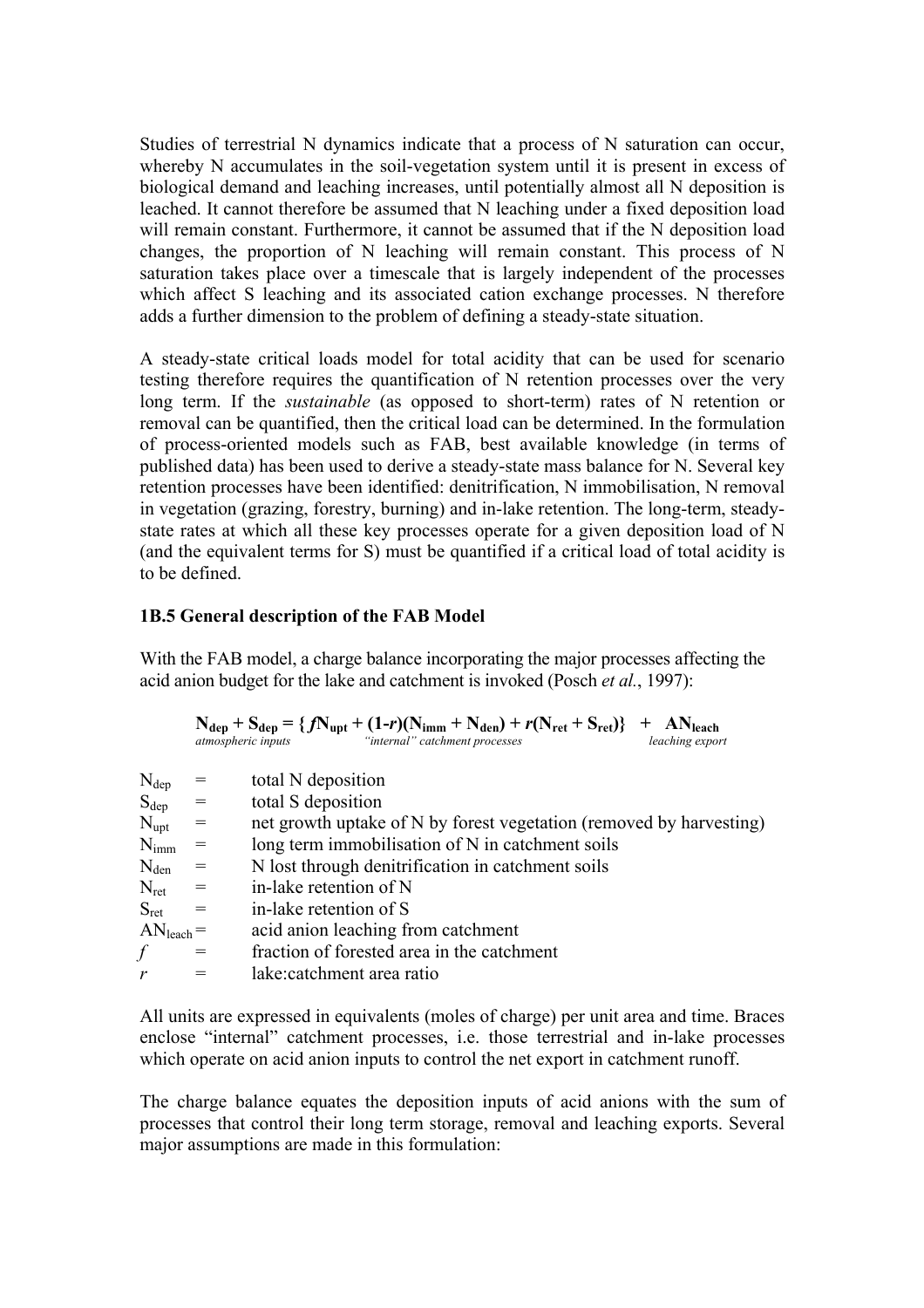- 1. long term sinks of S in the terrestrial part of the catchment (soils and vegetation) are negligible,
- 2. there are no significant N inputs from sources other than atmospheric deposition, i.e. no fertiliser application in the catchment,
- 3.  $NH_4^+$  leaching is negligible because any inputs are either taken up by the biota, adsorbed onto soils, or nitrified to  $NO<sub>3</sub>$ .

The acid anion balance of the FAB model can provide the critical leaching rate of acid anions (critical  $AN<sub>leach</sub> = L<sub>crit</sub>$ ) which will depress ANC below the pre-selected critical value (ANC<sub>crit</sub>) as in the SSWC model (Henriksen *et al.*, 1992; see above). Therefore, at critical load, ANleach can be substituted as:

$$
L_{\text{crit}} = BC_{\text{crit}} - ANC_{\text{crit}}
$$

(UBA, 1996).

The internal catchment processes affecting acid anion budgets introduced by the FAB model are linked to vegetation cover, soil type and catchment morphology. In order to calculate critical loads for S and N, the sink terms for acid anions have to be quantified, as described below.

### **1B.5.1 Nupt : net growth uptake (in forest)**

The only permanent sinks for N in the biomass occur when there is some form of harvesting or removal of biomass from the catchment. Short term, seasonal processes which lead to biological uptake of N during the growing season do not form a net sink for N over the long term, since the N content of biomass is subject to biological cycling. There is no net assimilation of N within catchment biomass over the long term, because it is released on the death of plants through decomposition and mineralisation.

The main route for the removal of biomass from upland catchments is through the harvesting of forest and the removal of wood from the catchment. If there are estimates available for the N content of the relevant tree species in a catchment, and if the time period of the harvesting cycle is known, a long-term figure for the export of N can be derived. Ideally, forestry data (species, age, Yield Class) should be used to determine N removal rates on a local basis.

There are other possible routes for the removal of biomass from catchments; in grazed or burned moorland catchments there may be small net losses of N from other types of catchment vegetation in terms of weight gain of removed livestock and losses in smoke. If figures are available for N losses through these processes, they can be incorporated into the long-term N mass balance (e.g. INDITE, 1994).

Since N uptake and biomass removal processes are specific to certain vegetation types, the derivation of the mass balance requires both the N removal/loss rate per unit area, and the area of each specific vegetation type within the catchment. In the standard formulation of the FAB model, only forest harvesting is considered so the proportion of the catchment covered in forest (*f*) is required.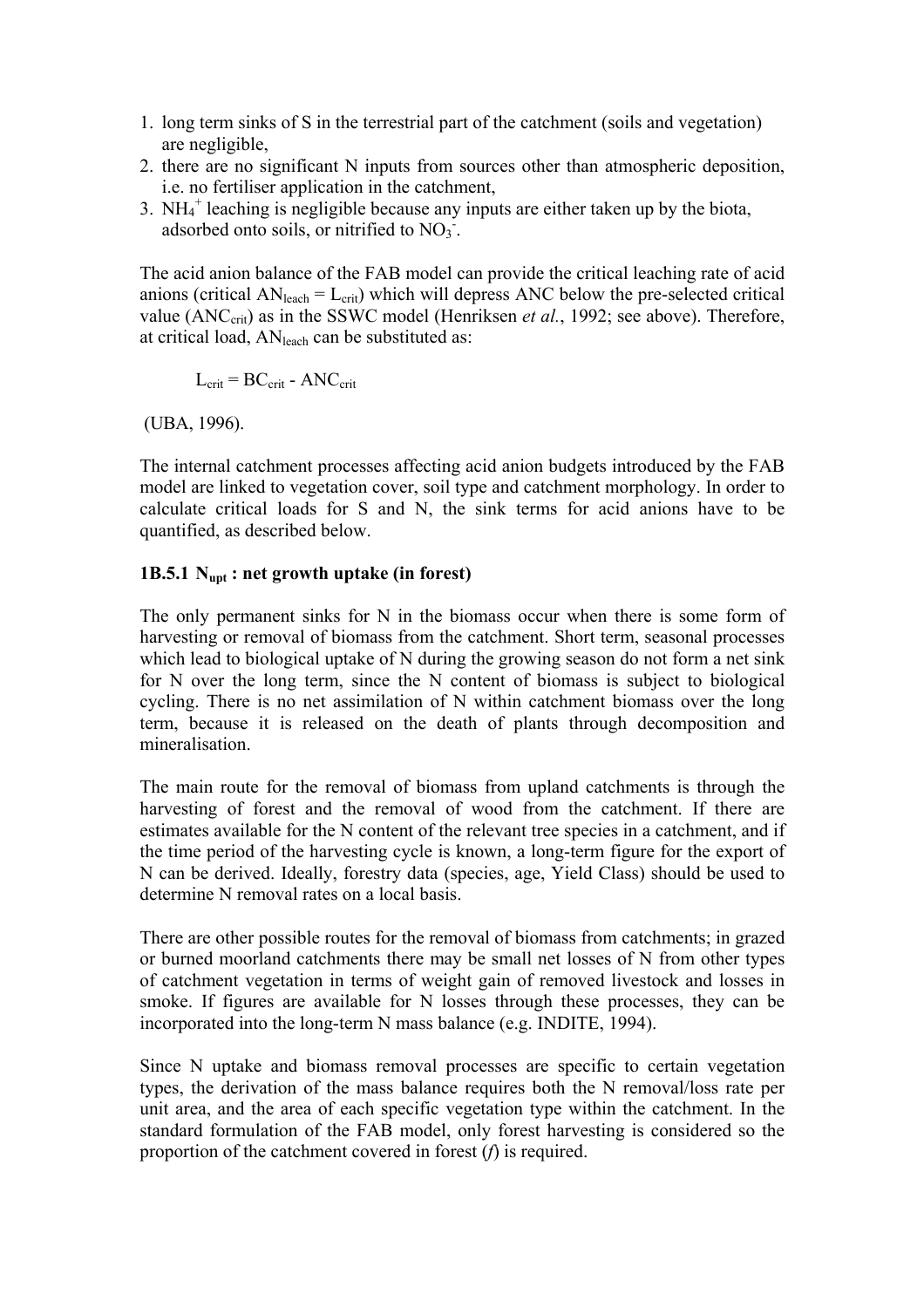#### **1B.5.2** *Nimm : long term immobilisation of N in catchment soils*

Estimates of the long term immobilisation of N in different soil types have been derived by the analysis of total N content of soil profiles, which is divided by the age of the profile (often assumed to be approximately 10,000 years since the last glaciation) to determine the annual immobilisation rate. A suggested long-term range of net immobilisation rates (including N-fixation) is 2-5 kgN ha<sup>-1</sup> yr<sup>-1</sup> (Downing *et al.*, 1993, UBA, 1996), although it is noted that under present conditions with high growth due to elevated N deposition this range may extend to a much higher figure. Since N immobilisation rate varies with soil type, the relative proportion of the catchment covered by each soil type is required to determine the mean value for soils in the whole (terrestrial) catchment. Note that the term '*1-r*' is used to weight the mean immobilisation rate by the terrestrial part of the catchment only, because in-lake retention processes are considered separately.

#### **1B.5.3** *Input-dependent in-lake retention of N and S*

The in-lake retention of acid anions is assumed to be a linear function of the net input of acidity. It is sequentially the final sink of acidity encountered by inputs which move through the catchment. Net in-lake retention of N is calculated as:

$$
rN_{\rm ret} = \rho_{\rm N} \left[ N_{\rm dep} - fN_{\rm upt} - (1-r)(N_{\rm imm} + N_{\rm den}) \right]
$$

The "in-lake retention fraction" for N  $(\rho_N)$  is calculated from a kinetic equation accounting for water retention time:

$$
\rho_{\rm N} = \frac{S_{N}}{S_{N} + \zeta / \tau} = \frac{S_{N}}{S_{N} + \zeta / \tau}
$$

where  $S_N$  is the mass transfer coefficient for N,  $\zeta$  is mean lake depth,  $\tau$  is water residence time in the lake, Q is runoff and *r* is the lake to catchment area ratio (Kelly *et al.*, 1987). A similar equation is used to calculate  $\rho_s$ , the "in-lake retention fraction" for S.

Literature default values for the mass transfer coefficients of N and S are recommended by the Mapping Manual in the absence of site-specific data, with  $S_N$  = 5.0 m yr<sup>-1</sup> and  $S_s = 0.5$  m yr<sup>-1</sup> (Kelly *et al.*, 1987, Dillon and Molot, 1990). The appropriateness of these literature default values was explored in a literature review by Curtis (2001a).

It should be noted that for stream sites, the lake:catchment ratio *r* is zero (the surface area of catchment streams is ignored in the calculation of  $r$ , since only in-lake processes are assumed to contribute to net retention of S and N). Hence both  $\rho_s$  and  $\rho_N$  are effectively zero.

Most published formulations of the FAB model do not take into account direct deposition onto the lake surface in lake catchments. Instead, it is assumed that all deposition falls onto the terrestrial catchment and is subject to terrestrial retention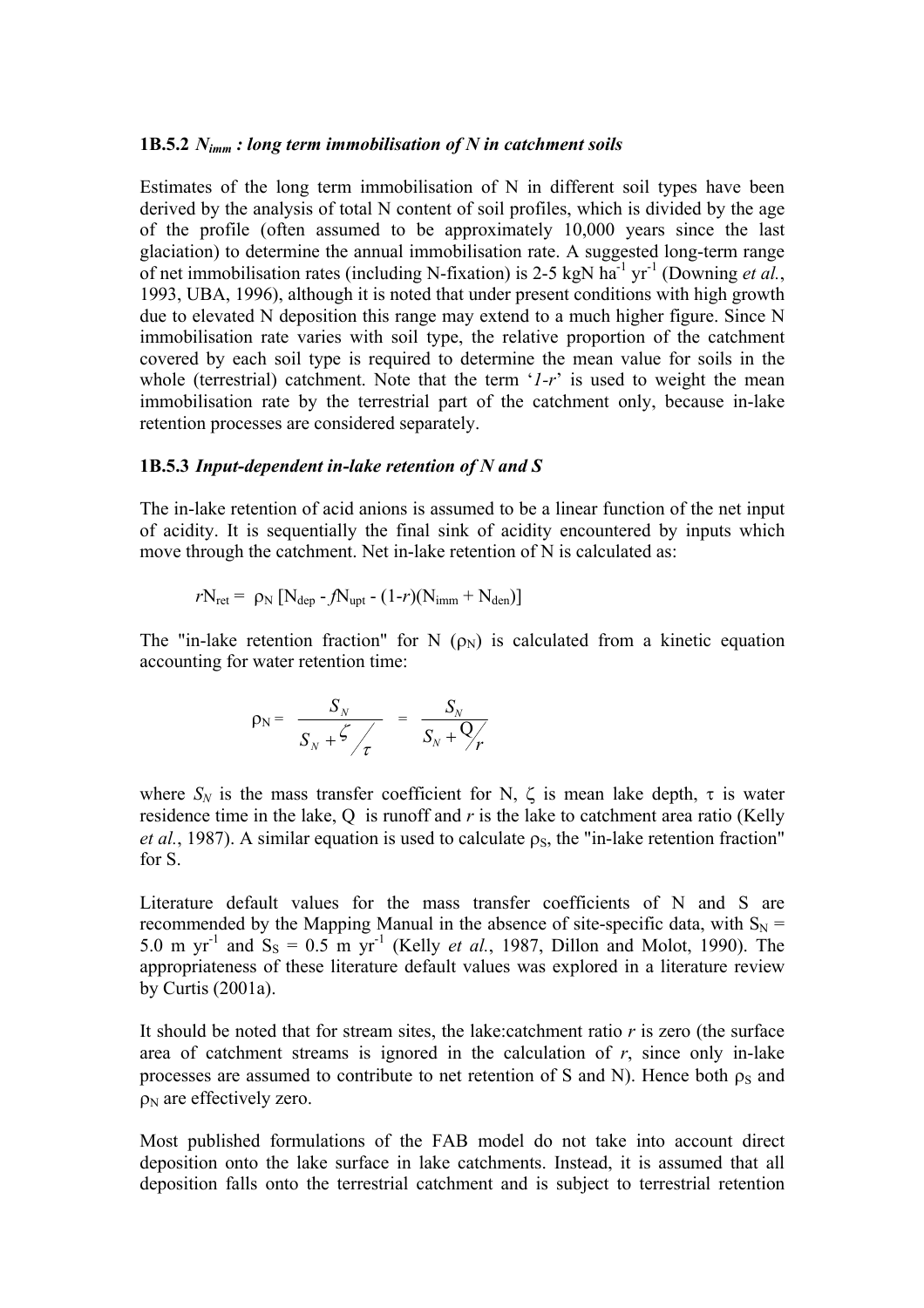processes, so that only the non-retained portion of inputs reaches the lake. The most recently published version (Henriksen & Posch, 2001) does take into account direct deposition to the lake surface, but this more complex formulation is not discussed further since it has not been applied in the UK. It would, however, result in slightly smaller critical loads and greater exceedance values for lake sites.

# **1B.5.4** *Critical load function for fixed denitrification rates*

The Mapping Manual (UBA, 1996) recommends a first order denitrification term (*fde*) based on the percentage cover of peat soils. The problem with the '*fde*' method for determining denitrification is that the resulting denitrification rate may be far higher than measured values, for example in UK soils (Curtis *et al.*, 2000). For peat soils *fde*  $= 0.8$ , which implies that 80% of net N inputs (after N uptake and N immobilisation) are denitrified. With total N deposition exceeding 30 kgN ha<sup>-1</sup> yr<sup>-1</sup> across some parts of upland Britain (RGAR, 1997), the denitrification rates for unafforested peat catchments, after subtracting the component immobilised in catchment soils (a figure of 1-3 kgN ha<sup>-1</sup> yr<sup>-1</sup> is used for Britain), equate to 80% of at least 27 kgN ha<sup>-1</sup> yr<sup>-1</sup>, i.e. more than 21 kgN ha<sup>-1</sup> yr<sup>-1</sup>. This value is an order of magnitude higher than observed denitrification values for peat soils in Britain (Emmett and Reynolds, 1996) and five times greater than the recommended maximum value for UK soils (Hall *et al.*, 1998).

For the UK the FAB model is therefore modified to include the denitrification component as a fixed value for certain soil types, independent of deposition (Curtis *et*   $al$ , 2000). If a fixed value of  $N_{den}$  is used, then each soil type must be allocated a denitrification value and its proportional cover within the catchment must be quantified, in an identical way to the calculation of mean N immobilisation for the catchment.

It might, however, be argued that a possible reason for the low rates of denitrification observed in certain soils is that current high immobilisation rates reduce the supply of N for denitrification. If N immobilisation rates decline to the low values recommended by the Mapping Manual (UBA, 1996), the supply of N for denitrifiers would increase and the rate of N removal via this route could rise. This issue provided one of the key questions addressed in the Defra contract 'Freshwater Umbrella: Critical Loads for Acidity and Metals', where it was demonstrated that current rates of denitrification are negligible in the four upland systems studied, while potential maximum rates under excess N availability were in a similar range to those suggested in Hall *et al.* (1998) (see Table 1B.1 below).

The new critical load constraints on the critical load function (Fig. 1B.1) with a fixed denitrification term are:

$$
CL_{max}(S) = L_{crit}/1-\rho_S
$$
  
\n
$$
CL_{min}(N) = fN_{upt} + (1-r)(N_{imm} + N_{den})
$$
  
\n
$$
CL_{max}(N) = fN_{upt} + (1-r)(N_{imm} + N_{den}) + (L_{crit}/1-\rho_N)
$$

This formulation effectively adds the denitrification component onto the  $CL_{min}(N)$ part of the CLF, so that the difference between  $CL_{min}(N)$  and  $CL_{max}(N)$  is dictated solely by the in-lake retention of N, the only input-dependent parameter for N.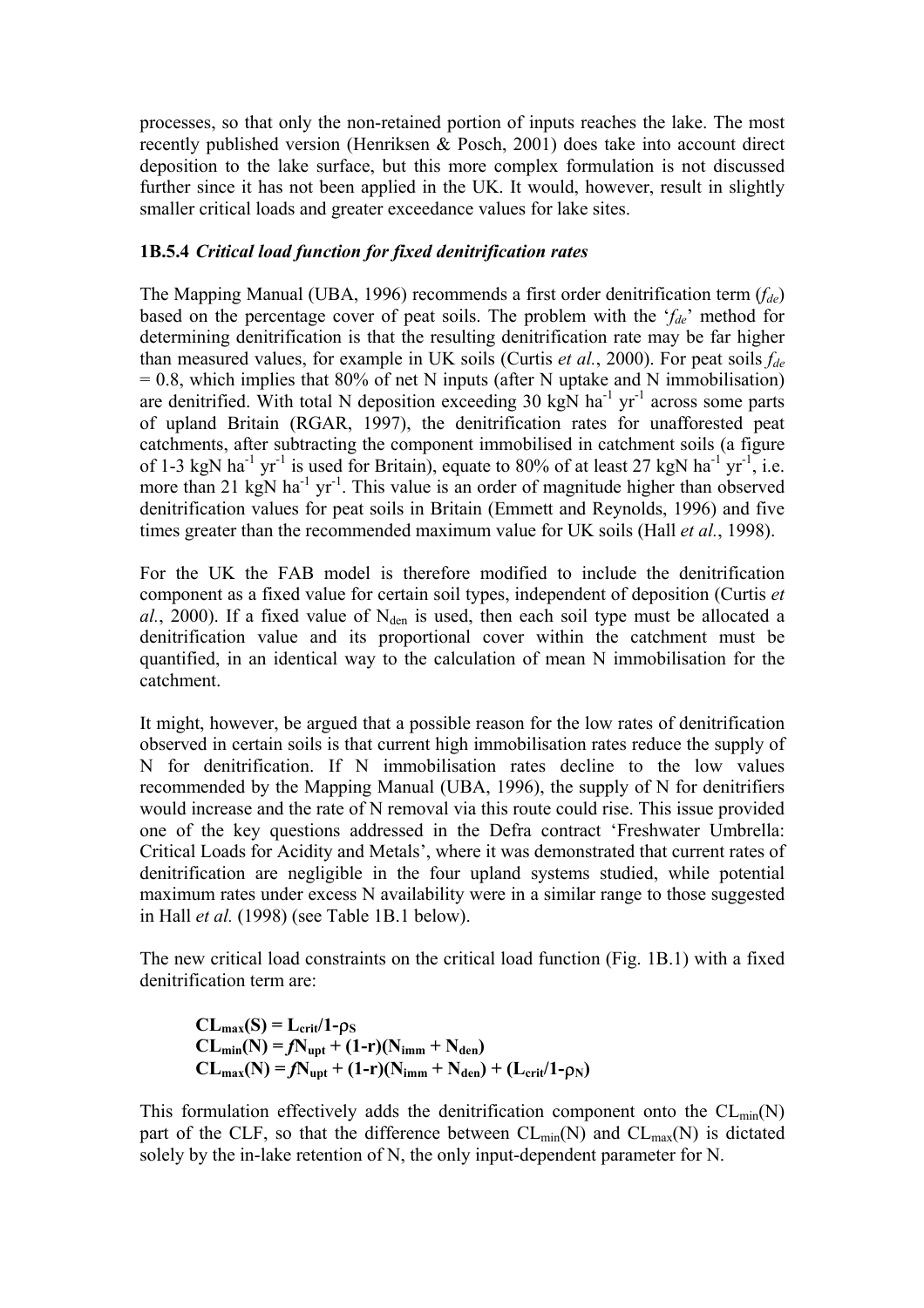#### **1B.6 The CLF and the nature of critical load exceedance**

It is not possible to define a single value to represent the critical load of total acidity using the FAB model, since the acid anions  $SO_4^2$  and  $NO_3$  behave differently in the way they are transported with hydrogen ions; one unit of deposition of S will not have the same net effect on surface water ANC as an equivalent unit of N deposition. The above sets of equations effectively define the critical deposition loads for S and N individually.  $CL_{max}(S)$  defines the critical load for S when total N deposition is less than  $CL_{min}(N)$ . In stream catchments this term is equivalent to the SSWC model critical load for S, and for lakes is modified slightly for the in-lake retention of a small proportion of inputs. When S deposition exceeds  $CL_{max}(S)$ , the critical load is exceeded by S alone, regardless of the level of N deposition.

The contribution of N deposition to an increase in exceedance over that resulting from S alone is determined by the FAB charge balance.  $CL_{min}(N)$  defines the deposition of total N ( $NH_x + NO_y$ ) at which terrestrial catchment processes effectively remove all N, so that deposition loads lower than  $CL_{min}(N)$  result in no net leaching of NO<sub>3</sub>. The terrestrial sinks for N are fixed by soil type and forest cover. An important assumption here is that all N deposition is transported through the terrestrial part of the catchment, i.e. in lake catchments there is negligible deposition directly onto the lake surface (see above).  $CL_{max}(N)$  defines the critical load for total N deposition when S deposition is zero. When total N deposition exceeds  $CL_{max}(N)$  the critical load is exceeded by N deposition alone, although critical load exceedance may be further increased by S deposition.

While the precise definition of the various CLF thresholds will vary depending on whether lakes or streams, or fixed or input-dependent denitrification rates, are used, the interpretation of the critical load function is identical. The nature of critical load exceedance for any given pair of S and N deposition values is illustrated in Figure 1B.1.

In practice, neither S nor N deposition will ever be zero, so the critical load for the deposition of one species is fixed by the deposition of the other, according to the line defining the unshaded area of the CLF in Figure 1B.1 (Posch *et al.*, 1997). For pairs of S and N deposition values that are located in the unshaded (white) area of the CLF, the site is protected. If the deposition values fall above the CLF, the critical load is exceeded. The options for protecting the site, in terms of deposition reductions, are then dictated by the location of the given deposition values in a particular segment of the CLF (Figure1B.1). The colour coding of the CLF in this way lends itself to the mapping of deposition reduction requirements. However, the use of the CLF in this way can only provide qualitative information, in terms of whether reductions in either N or S deposition, or both, are optional or compulsory to attain non-exceedance. There is no quantitative indication of the amount by which the deposition of either species must be reduced, and indeed this is not possible because of the interdependence of the two species in jointly causing critical load exceedance. The requirement to reduce deposition of either species depends on the status of the other species, i.e. whether it remains constant or changes to a different, known value.

There are only two specific cases where the deposition reduction requirement for a species can be quantified. If the deposition of S is zero, the critical load exceedance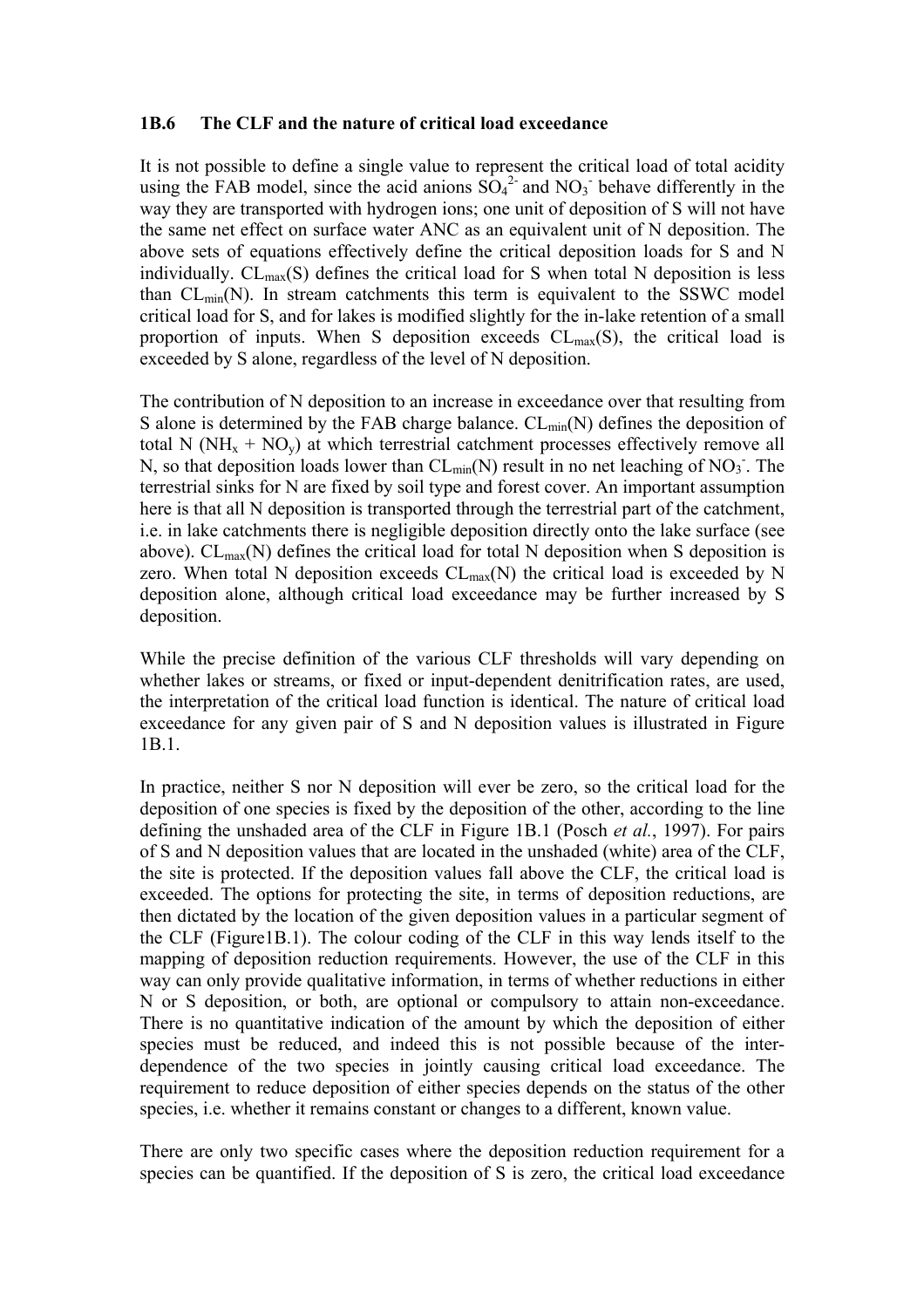and reduction requirement for N can be quantified. Such a situation is, however, extremely unlikely to occur because of the ubiquitous nature of atmospheric S pollution. A more feasible case in this formulation of the FAB model is that N deposition may be less than  $CL_{min}(N)$ , implying that all deposited N is retained within the catchment. In such a case, the FAB model would provide a critical load exceedance value for S. This particular case only holds true for the assumption that N deposition directly onto the lake surface is negligible; otherwise some N leaching is inevitable and there is again a situation where both S and N are contributing to exceedance.

Despite the impossibility of quantifying the deposition reduction requirement for either N or S independently, except in the special circumstances above, the FAB model can provide a numerical value for critical load exceedance (see below). This value can only be interpreted as the amount by which the total acid flux (from both S and N) exceeds the critical load, and provides no indication of how site protection (non-exceedance) might be attained.

While the CLF diagram provides a visual indication of the nature of critical load exceedance for a site given any pair of deposition values for S and N, the FAB model actually provides a prediction of steady-state leaching of base cations, acid anions and hence ANC, which determines whether the critical load is exceeded and by how much.

# **1B.7 FAB model predictions and quantifying critical load exceedance**

The charge balance which forms the basis of the FAB model and the "critical leaching of acid anions"  $(L_{\text{crit}})$  term calculated with the SSWC model are based on assumed long-term, steady-state conditions. The FAB model outputs therefore indicate the status of freshwater bodies under a steady-state condition between deposition and catchment processes. In this respect, FAB outputs using current deposition data cannot necessarily be expected to reflect the current chemical status of freshwaters, because a steady-state cannot be assumed at present with respect to N (Curtis *et al.*, 1998).

While the FAB model is used to derive a critical load function for both S and N deposition, an exceedance of the critical load cannot be expressed in terms of a required reduction in both S and N deposition. It can, however, be calculated as the amount by which the acid anion leaching flux resulting from the specified deposition flux exceeds the critical load for a site.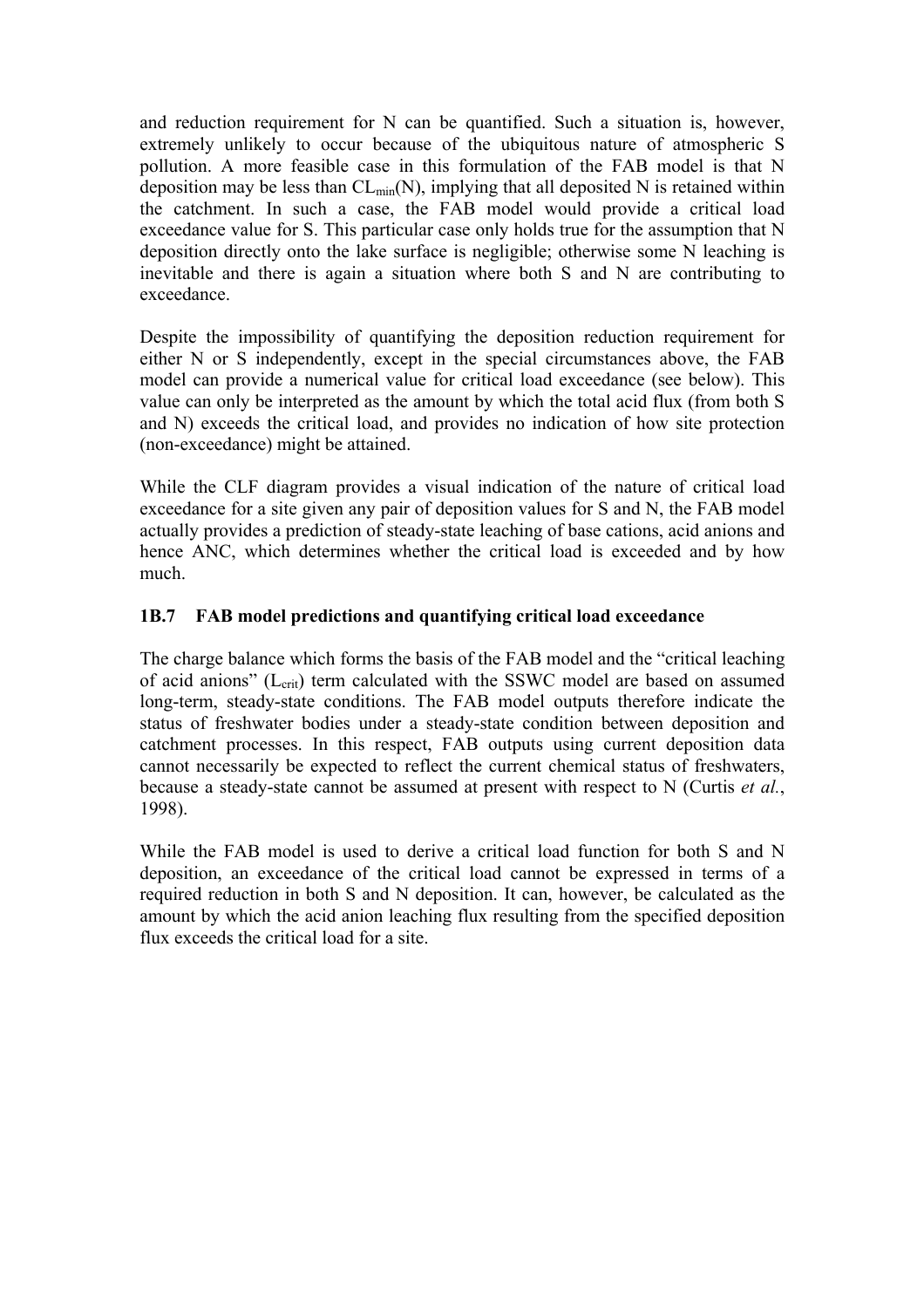

**Figure1B.1: Schematic interpretation of exceedance on the CLF** 

Critical load exceedance is simply the difference between the predicted leaching fluxes of  $S+N$  and the critical leaching flux of acid anions ' $L_{crit}$ '. Exceedance can be calculated as:

Total exceededance = 
$$
A_S S_{dep} + (1-\rho_N) (N_{dep} - fN_{upt} - (1-r)(N_{imm} + N_{den})) - L_{crit}
$$

An alternative interpretation is that the critical load exceedance calculated in this way indicates the amount by which the leaching flux of acid anions must be reduced, which could potentially be achieved by many different combinations of reductions in S and N deposition.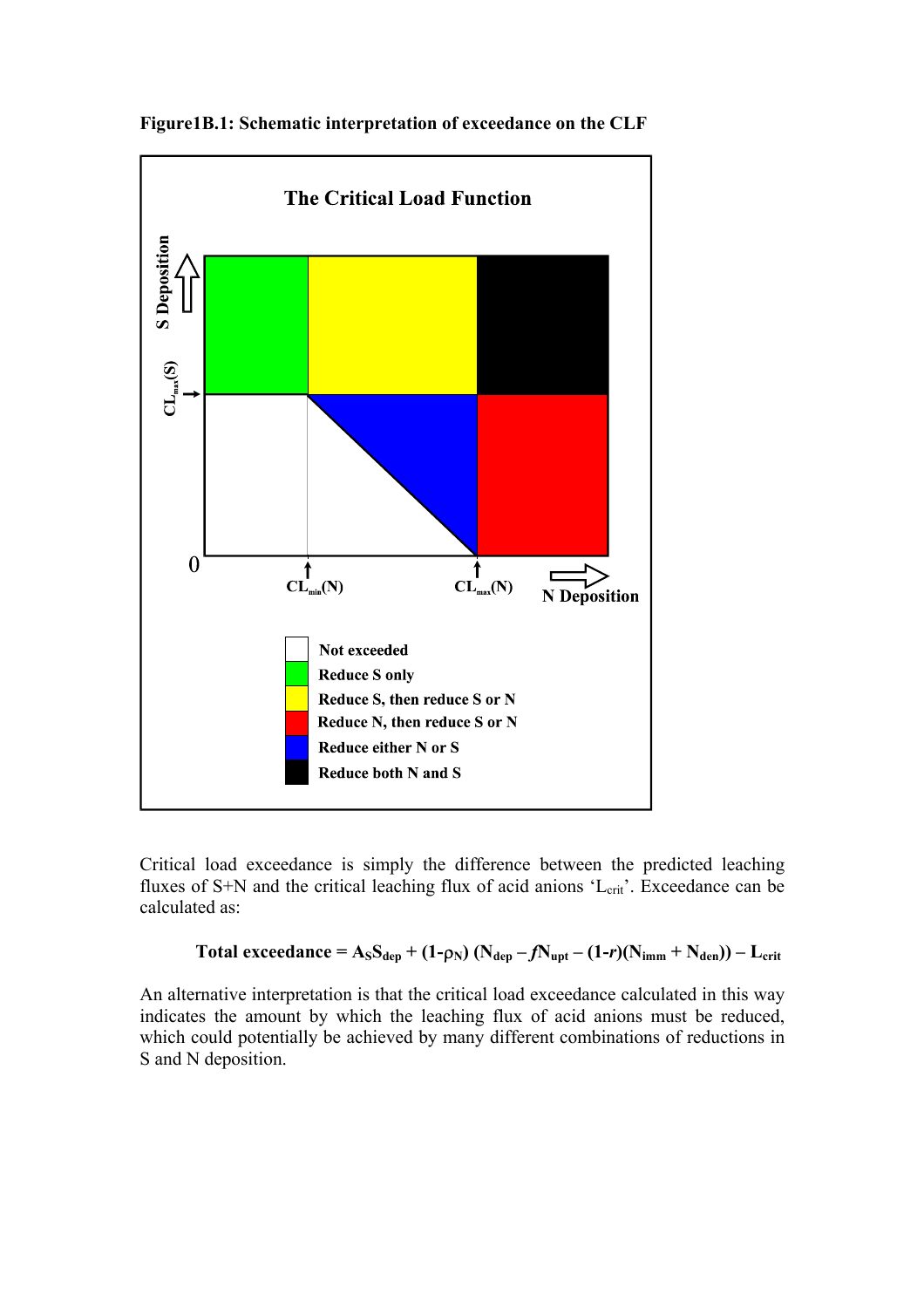| <b>Mapping</b> | General                            | Immobilisation            |                           | Denitrification           |                                         |
|----------------|------------------------------------|---------------------------|---------------------------|---------------------------|-----------------------------------------|
| Soil code      | Soil description                   | kgN ha $^{-1}$ yr $^{-1}$ | keq ha $^{-1}$ yr $^{-1}$ | kgN ha $^{-1}$ yr $^{-1}$ | $keq$ ha <sup>-1</sup> yr <sup>-1</sup> |
|                | Terrestrial raw soil               | 3                         | 0.2143                    | 1                         | 0.0714                                  |
|                | 2 Raw gley soils                   | 1                         | 0.0714                    | 1                         | 0.0714                                  |
|                | 3 Lithomorphic soils               | 1                         | 0.0714                    | 1                         | 0.0714                                  |
|                | 3.1 Rankers                        | 1                         | 0.0714                    | 1                         | 0.0714                                  |
|                | 3.2 Sand rankers                   | 1                         | 0.0714                    | 1                         | 0.0714                                  |
|                | 3.4 Rendzinas                      | 1                         | 0.0714                    | 1                         | 0.0714                                  |
|                | 3.6 Sand parendzinas               | 1                         | 0.0714                    | 1                         | 0.0714                                  |
|                | 3.7 Rendzina-like alluvial soils   | 1                         | 0.0714                    | 1                         | 0.0714                                  |
|                | 4.1 Calcareous pelosols            | 1                         | 0.0714                    | $\overline{c}$            | 0.1429                                  |
|                | 4.2 Non-calcareous pelosols        | 1                         | 0.0714                    | $\overline{c}$            | 0.1429                                  |
|                | 4.3 Argillic pelosols              | 1                         | 0.0714                    | $\overline{c}$            | 0.1429                                  |
|                | 5.1 Brown calcareous earths        | 1                         | 0.0714                    | $\mathbf{1}$              | 0.0714                                  |
|                | 5.2 Brown calcareous sands         | 1                         | 0.0714                    | 1                         | 0.0714                                  |
|                | 5.3 Brown calcareous alluvial soil | 1                         | 0.0714                    | 1                         | 0.0714                                  |
|                | 5.4 Brown earths                   | 1                         | 0.0714                    | 1                         | 0.0714                                  |
|                | 5.5 Brown sands                    | 1                         | 0.0714                    | 1                         | 0.0714                                  |
|                | 5.6 Brown alluvial soils           | 1                         | 0.0714                    | 1                         | 0.0714                                  |
|                | 5.7 Argillic brown earths          | 1                         | 0.0714                    | 1                         | 0.0714                                  |
|                | 5.8 Paleo-argillic brown earths    | 1                         | 0.0714                    | 1                         | 0.0714                                  |
|                | 6.1 Brown podsolic soils           | 3                         | 0.2143                    | 1                         | 0.0714                                  |
|                | 6.3 Podsols                        | 3                         | 0.2143                    | 1                         | 0.0714                                  |
|                | $6.4$ Gley podsols                 | 3                         | 0.2143                    | 1                         | 0.0714                                  |
|                | 6.5 Stagnopodsols                  | 3                         | 0.2143                    | 1                         | 0.0714                                  |
|                | 7.1 Stagnogley soils               | 1                         | 0.0714                    | 4                         | 0.2857                                  |
|                | 7.2 Stagnohumic gley soils         | 3                         | 0.2143                    | 4                         | 0.2857                                  |
|                | 8.1 Alluvial gley soils            | $\mathbf{1}$              | 0.0714                    | 4                         | 0.2857                                  |
|                | 8.2 Sandy gley soils               | 1                         | 0.0714                    | 4                         | 0.2857                                  |
|                | 8.3 Cambic gley soils              | 1                         | 0.0714                    | 4                         | 0.2857                                  |
|                | 8.4 Argillic gley soils            | 1                         | 0.0714                    | 4                         | 0.2857                                  |
|                | 8.5 Humic-alluvial gley soils      | 1                         | 0.0714                    | 4                         | 0.2857                                  |
|                | 8.6 Humic-sandy gley soils         | 1                         | 0.0714                    | 4                         | 0.2857                                  |
|                | 8.7 Humic gley soils               | 1                         | 0.0714                    | 4                         | 0.2857                                  |
|                | 9 Man-made soils                   | 1                         | 0.0714                    | 1                         | 0.0714                                  |
|                | 9.2 Disturbed soils                | 1                         | 0.0714                    | 1                         | 0.0714                                  |
|                | $10.1$ Raw peat soils              | 3                         | 0.2143                    | 1                         | 0.0714                                  |
|                | 10.2 Earthy peat soils             | 3                         | 0.2143                    | 1                         | 0.0714                                  |
|                | 2.2 Unripened gley soils           | 1                         | 0.0714                    | $\overline{4}$            | 0.2857                                  |
|                | 1.1 Raw sands                      | 1                         | 0.0714                    | 1                         | 0.0714                                  |
|                | 4 Pelosols                         | 1                         | 0.0714                    | $\overline{c}$            | 0.1429                                  |
|                | 5 Brown soils                      | 1                         | 0.0714                    | 1                         | 0.0714                                  |
|                | 6 Podzolic soils                   | 3                         | 0.2143                    | 1                         | 0.0714                                  |
|                | 7 Surface-water gley soils         | 1                         | 0.0714                    | $\overline{\mathbf{4}}$   | 0.2857                                  |
| 8              | Ground-water gley soils            | 1                         | 0.0714                    | $\overline{4}$            | 0.2857                                  |
|                | 10 Peat soils                      | 3                         | 0.2143                    | 1                         | 0.0714                                  |

# **Table 1B.1: Default soil N sinks**

(Source: Hall *et al.*, 1998)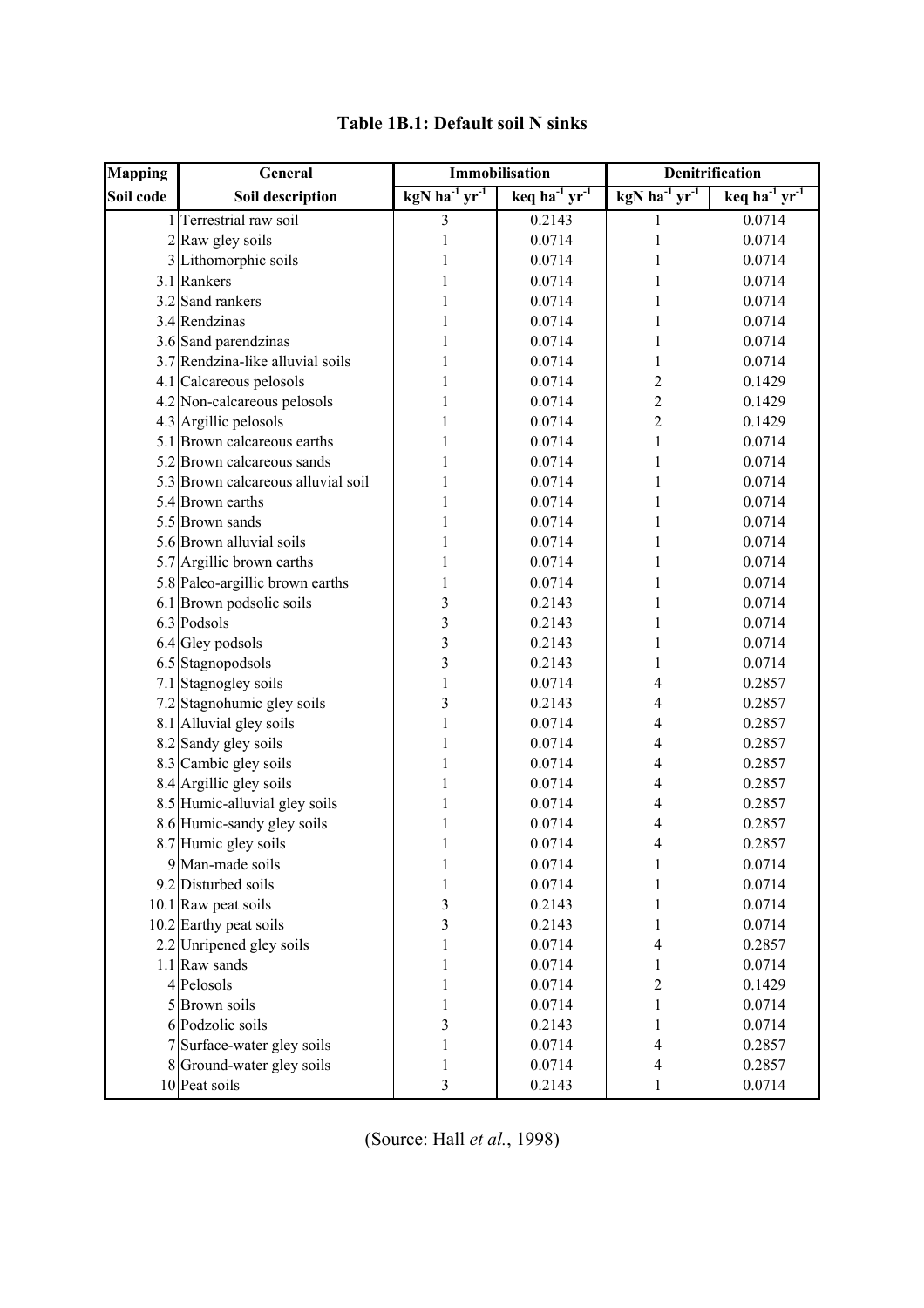#### **References**

Brakke, D.F., Henriksen, A. and Norton, S.A. (1990) A variable F-factor to explain changes in base cation concentrations as a function of strong acid deposition. *Verh. Internat. Verein. Limnol.* **24**, 146-149.

Curtis, C. (2001a) Task 1.1: Review values for catchment nitrogen sinks reported in the literature. In: C. Curtis & G. Simpson (Eds.), *Summary of research under DETR contract "Acidification of freshwaters: the role of nitrogen and the prospects for recovery" EPG/1/3/117, Work Package 1: Nitrogen*. ECRC Research Report No. 79, University College London, London, UK, pp.5 -17.

Curtis, C.J., Allott, T.E.H., Reynolds, B. and Harriman, R. (1998) The prediction of nitrate leaching with the first-order acidity balance (FAB) model for upland catchments in Great Britain. *Water, Air and Soil Pollution* **105**, 205-215.

Curtis, C.J., Allott, T.E.H., Hughes, M., Hall, J., Harriman, R., Helliwell, R., Kernan, M., Reynolds, B. and Ullyett, J. (2000) Critical loads of sulphur and nitrogen for freshwaters in Great Britain and assessment of deposition reduction requirements with the First-order Acidity Balance (FAB) model. *Hydrology and Earth System Sciences* **4**, 125-140.

Dillon, P.J. and Molot, L.A. (1990) The role of ammonium and nitrate retention in the acidification of lakes and forested catchments. *Biogeochemistry* **11**, 23-43.

Downing, R.J., Hettelingh, J.-P. and de Smet, A.M. (Eds.) (1993) *Calculation and mapping of critical loads in Europe: Status Report 1993.* RIVM Report No. 259101003. Coordination Centre for Effects, Bilthoven, Netherlands, 163 pp.

Emmett, B.A. and Reynolds, B. (1996) Nitrogen critical loads for spruce plantations in Wales: is there too much nitrogen? *Forestry* **69 (3)**, 205-214.

Hall, J., Bull, K., Bradley, I., Curtis, C., Freer-Smith, P., Hornung, M., Howard, D., Langan, S., Loveland, P., Reynolds, B., Ullyett, J. & Warr, T. 1998. Status of UK Critical Loads and Exceedances – January 1998. Part 1 – Critical Loads and Critical Loads Maps. Report prepared under DETR/NERC Contract EPG1/3/116, 26pp. Published October 1998. (http://critloads.ceh.ac.uk)

Harriman, R. and Christie, A.E.G. (1995) Estimating critical loads for biota: the steadystate water chemistry (Henriksen) model. In: CLAG Freshwaters, *Critical Loads of Acid Deposition for United Kingdom Freshwaters.* Critical Loads Advisory Group, Sub-group report on Freshwaters. ITE, Penicuik, pp.7-8.

Henriksen, A. and Posch, M. (2001) Steady-state models for calculating critical loads of acidity for surface waters. *Water, Air and Soil Pollution: Focus* **1**, 375-398.

Henriksen, A., Lien, L., and Traaen, T.S. (1990) Critical loads for surface waters – Chemical criteria for inputs of strong acids. Report 22/1990, Norwegian Institute for Water Research (NIVA), Oslo, Norway.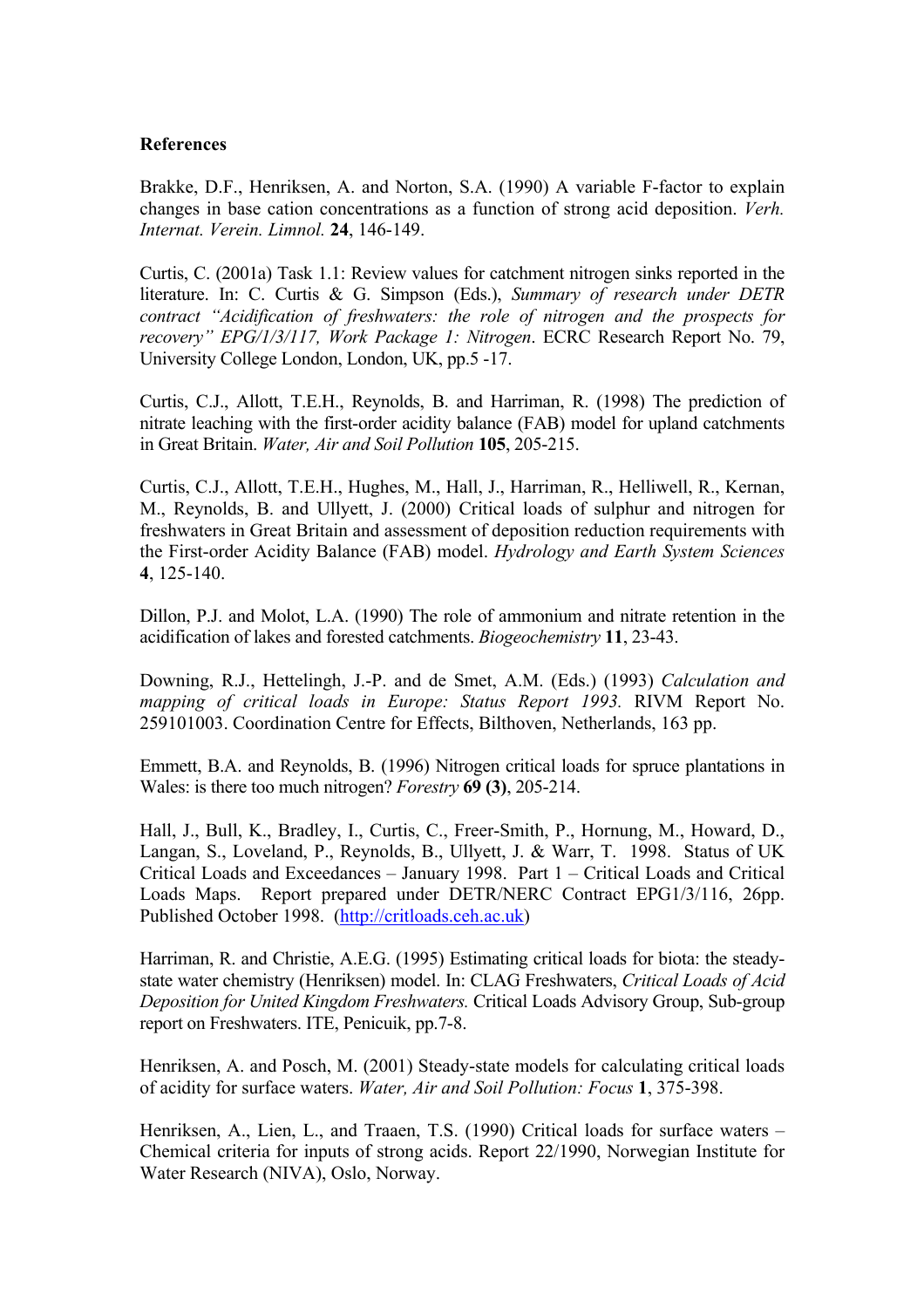Henriksen, A., Kämäri, J., Posch, M. and Wilander, A. (1992) Critical loads of acidity: Nordic surface waters. *Ambio* **21(5)**, 356-363.

INDITE (1994) *Impacts of nitrogen deposition in terrestrial ecosystems. Report of the United Kingdom Review Group on Impacts of Atmospheric Nitrogen.* UK Department of the Environment, London, 110pp.

Kämäri, J., Jeffries, D.S., Hessen, D.O., Henriksen, A., Posch, M. and Forsius, M. (1992) Nitrogen critical loads and their exceedance for surface waters. In: P. Grennfelt and E. Thörnelöf (Eds.), *Critical Loads for Nitrogen - a workshop report.* Nord 1992:41, Nordic Council of Ministers, Copenhagen, pp 163-200.

Kelly, C.A., Rudd., J.W.M., HessLien, R.H., Schindler, D.W., Dillon, P.J., Driscoll, C.T., Gherini, S.A. and Hecky, R.E. (1987) Prediction of biological acid neutralization in acid sensitive lakes. *Biogeochemistry* **3**, 129-140.

Lien, L, Raddam G.G., Fjellheim A. (1992) *Critical loads of acidity for freshwater fish and invertebrates*. Fagrapport No 23, Oslo, Norway, 36pp.

Lien, L., Raddum, G.G., Fjellheim, A. and Henriksen, A. (1996) A critical limit for acid neutralizing capacity in Norwegian surface waters, based on new analyses of fish and invertebrate responses. *Sci. Tot. Env.* **177**, 173-193.

Posch, M., Kämäri, J., Forsius, M., Henriksen, A. and Wilander, A. (1997) Exceedance of critical loads for lakes in Finland, Norway, and Sweden: reduction requirements for acidifying nitrogen and sulphur deposition. *Environmental Management* **21(2)**, 291-304.

RGAR (1997) *Acid deposition in the United Kingdom 1992-1994.* Fourth Report of the Review Group on Acid Rain, June 1997. AEA Technology plc, Culham, UK, 176pp.

Seip, H.M. (1980) Acidification of freshwater - sources and mechanisms. In D. Drabløs and A. Tollan (Eds.) *Ecological impact of acid precipitation.* Proceedings of an international conference, Sandefjord, Norway, March 11-14, 1980. SNSF Project, Oslo, Norway, pp. 358-365.

UBA (1996) *Manual on methodologies and criteria for mapping critical levels/loads and geographical areas where they are exceeded.* Report for the UN ECE Convention on Long Range Transboundary Air Pollution. Texte 71/96, Federal Environment Agency (Umweltbundesamt), Berlin, Germany, 142 pp plus Appendices.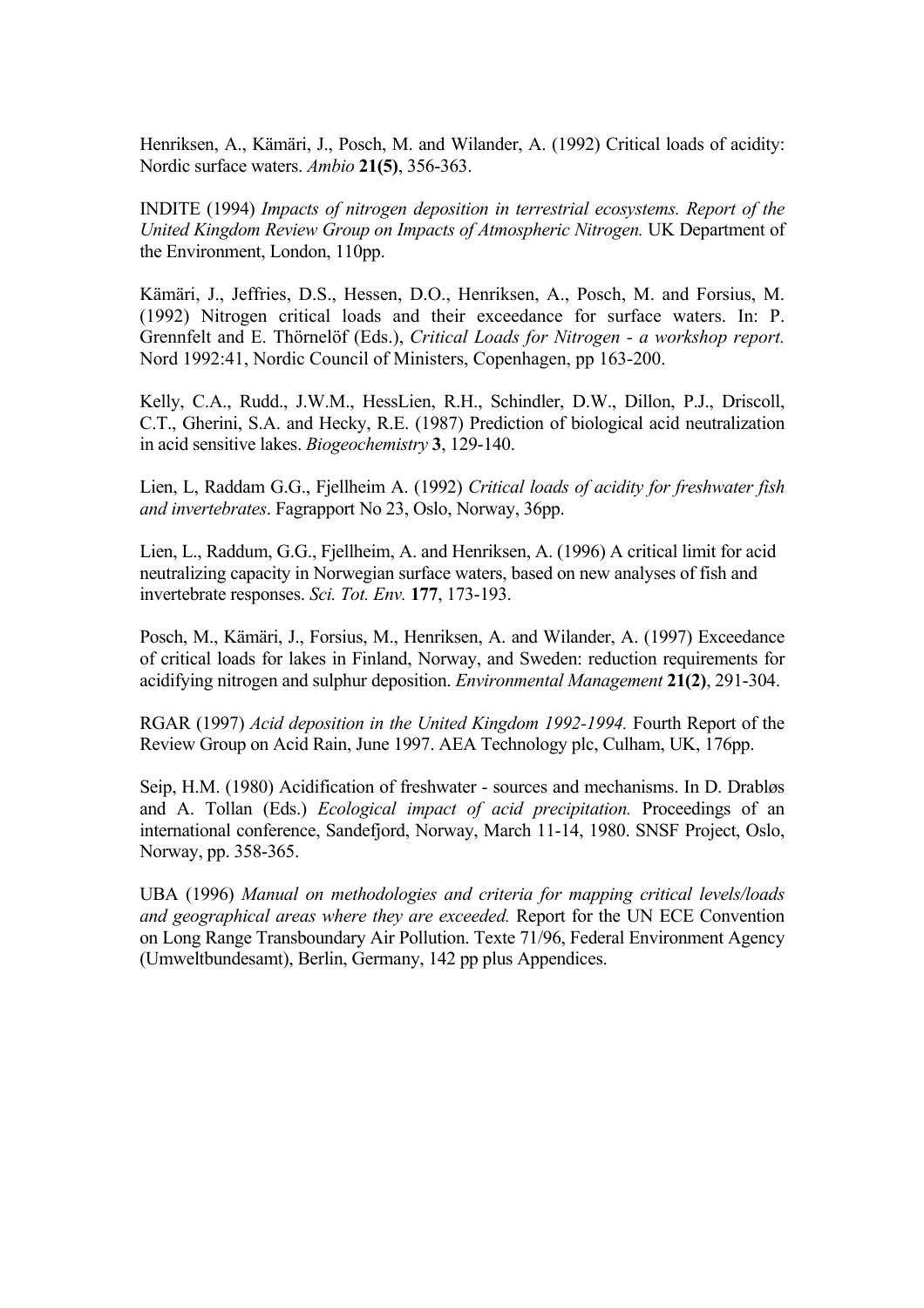# **Appendix 2 BAP Broad Habitats and LCM2000 classes**

Land Cover Map 2000 records terrestrial and inshore examples of widespread Broad Habitats. The Habitats are elements in a classification designed for monitoring and maintaining biodiversity under the UK Biodiversity Action Plan. In practice, LCM2000 identified 16 Target classes (Level-1) to be mapped with 90% accuracy; it subdivided these into 27 Subclasses (Level-2), allowing the construction of the widespread Broad Habitats. A summary of the Broad Habitats and relevant LCM classes used in the mapping of critical loads in this update, is provided in the table below.

| <b>Broad Habitat</b> | <b>LCM</b> Target (Level -1) | Code | <b>LCM</b> subclass |  |
|----------------------|------------------------------|------|---------------------|--|
|                      |                              |      | $(Level-2)$         |  |
| <b>Bog</b>           | <b>Bog</b>                   | 12.1 | <b>Bog</b>          |  |
| Dwarf Shrub Heath    | Dwarf Shrub Heath            | 10.1 | Dwarf Shrub Heath   |  |
|                      |                              | 10.2 | Open Shrub Heath    |  |
| Montane              | Montane                      | 15.1 | Montane             |  |
| Broad-leaved,        | Broad-leaved /mixed          | 1.1  | Broad-leaved        |  |
| mixed and yew        | woodland                     |      | /mixed woodland     |  |
| woodland             |                              |      |                     |  |
| Coniferous           | Coniferous woodland          | 2.1  | Coniferous          |  |
| woodland             |                              |      | woodland            |  |
| Calcareous           | Semi-natural & natural       | 7.1  | Calcareous grass    |  |
| grassland            | grasslands and bracken       |      |                     |  |
| Acid grassland       | Semi-natural & natural       | 8.1  | Acid grass          |  |
|                      | grasslands and bracken       |      |                     |  |
| Supra-littoral       | Supra-littoral rock and      | 19.1 | Supra-littoral      |  |
| sediment             | sediment                     |      | sediment            |  |
| Littoral sediment    | Littoral rock and            | 21.1 | Littoral sediment   |  |
|                      | sediment                     |      |                     |  |
| Inland rock          | Inland bare ground           | 16.1 | Inland bare ground  |  |

Table A2.1

The mapping of these Broad Habitats for this critical loads update, used additional data sets such as species distributions, soil information etc. The methods are described in detail in Chapter 3 of the Main Report.